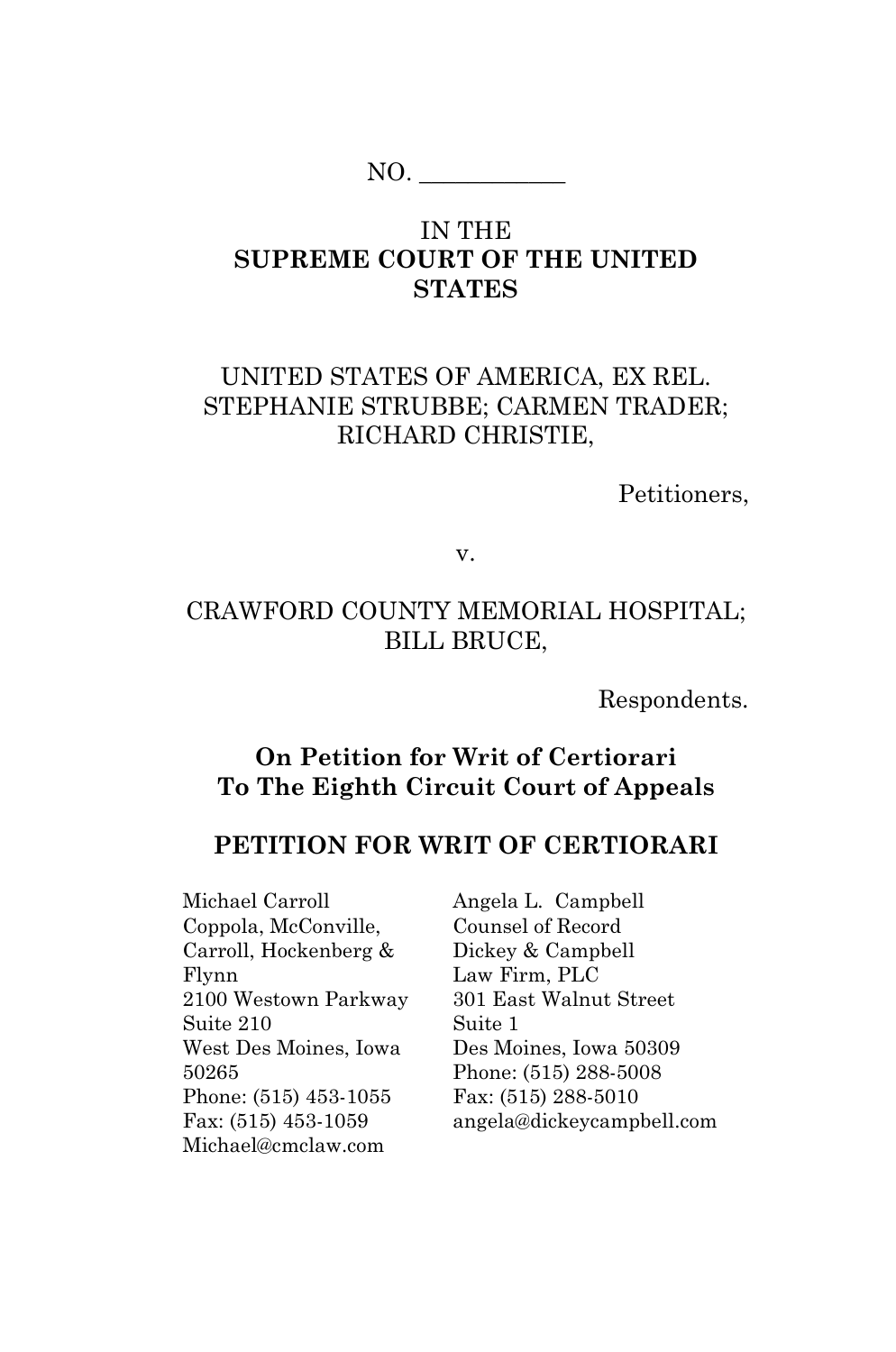### **QUESTIONS PRESENTED**

- <span id="page-1-0"></span>1. Paramedics and EMTs at a county hospital were ordered by management to perform unnecessary services and then enter incorrect time into the hospital billing software, which they were told was for "billing and cost reporting" purposes. Must these employees, Relators in a suit brought under the False Claims Act, have seen and therefore pled the exact content of billings sent to Medicare - contents which were kept secret by management - in order to be able to survive a motion to dismiss made under Fed. R. Civ. P. 9(b)
- 2. When three hospital employees became concerned about billing and financial irregularities at the hospital, they undertook their own investigation about those irregularities. The employees also complained internally about the facts that ultimately led to their lawsuit brought under the False Claims Act. Do the actions of employees related to their investigation and internal complaints constitute protected activity under the Act, or must employees specifically threaten a False Claims Act lawsuit in order to be protected?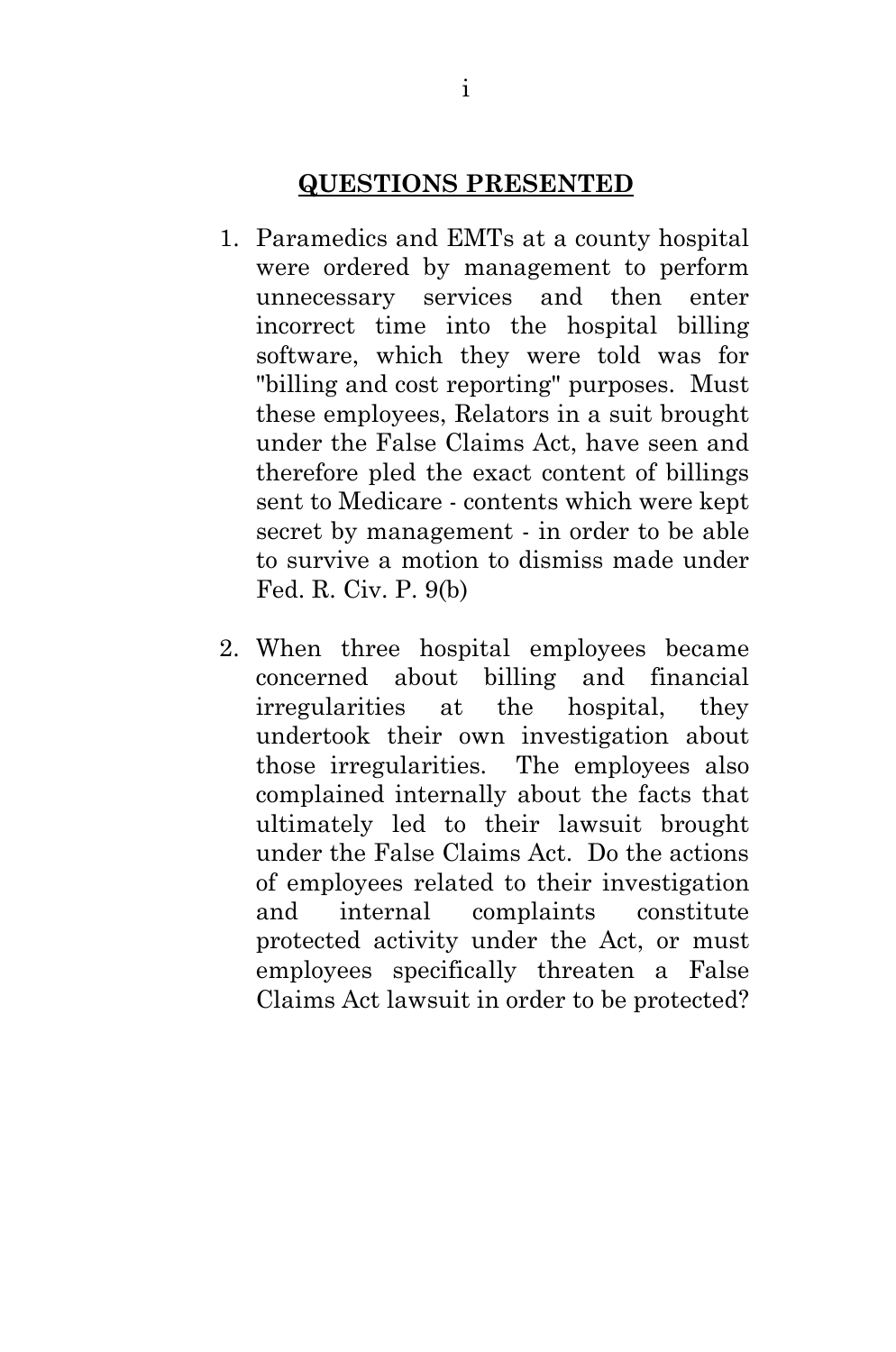## **TABLE OF CONTENTS**

<span id="page-2-0"></span>

| Appendix Table of Contents iii                                                                                                                                                                                                                                                                                                                                                                                                                                                                                                                                                                                                         |
|----------------------------------------------------------------------------------------------------------------------------------------------------------------------------------------------------------------------------------------------------------------------------------------------------------------------------------------------------------------------------------------------------------------------------------------------------------------------------------------------------------------------------------------------------------------------------------------------------------------------------------------|
|                                                                                                                                                                                                                                                                                                                                                                                                                                                                                                                                                                                                                                        |
|                                                                                                                                                                                                                                                                                                                                                                                                                                                                                                                                                                                                                                        |
|                                                                                                                                                                                                                                                                                                                                                                                                                                                                                                                                                                                                                                        |
| <b>Constitutional and Statutory Provisions</b>                                                                                                                                                                                                                                                                                                                                                                                                                                                                                                                                                                                         |
|                                                                                                                                                                                                                                                                                                                                                                                                                                                                                                                                                                                                                                        |
| Reasons for Granting the Writ 10                                                                                                                                                                                                                                                                                                                                                                                                                                                                                                                                                                                                       |
| PARAMEDICS AND EMTS AT A<br>L.<br><b>COUNTY HOSPITAL THAT WERE</b><br><b>ORDERED BY MANAGEMENT TO</b><br>PERFORM UNNECESSARY SERVICES<br>AND THEN ENTER INCORRECT TIME<br><b>INTO THE HOSPITAL BILLING</b><br>SOFTWARE, WHICH THEY WERE TOLD<br><b>WAS FOR "BILLING AND COST</b><br>REPORTING" PURPOSES SHOULD NOT<br>BE REQUIRED TO PLEAD THE EXACT<br><b>CONTENT OF BILLINGS SENT TO</b><br>MEDICARE THAT WERE KEPT HIDDEN<br>BY MANAGEMENT AND SHOULD HAVE<br>BEEN ABLE TO SURVIVE A MOTION TO<br>DISMISS MADE UNDER FEDERAL RULE<br>OF CIVIL PROCEDURE 9(B) BY<br>PLEADING THE CIRCUMSTANCES<br><b>SURROUNDING THE BILLINGS 10</b> |
| <b>II. THE HOSPITAL EMPLOYEES'</b><br><b>INVESTIGATORY ACTIVITIES AND</b>                                                                                                                                                                                                                                                                                                                                                                                                                                                                                                                                                              |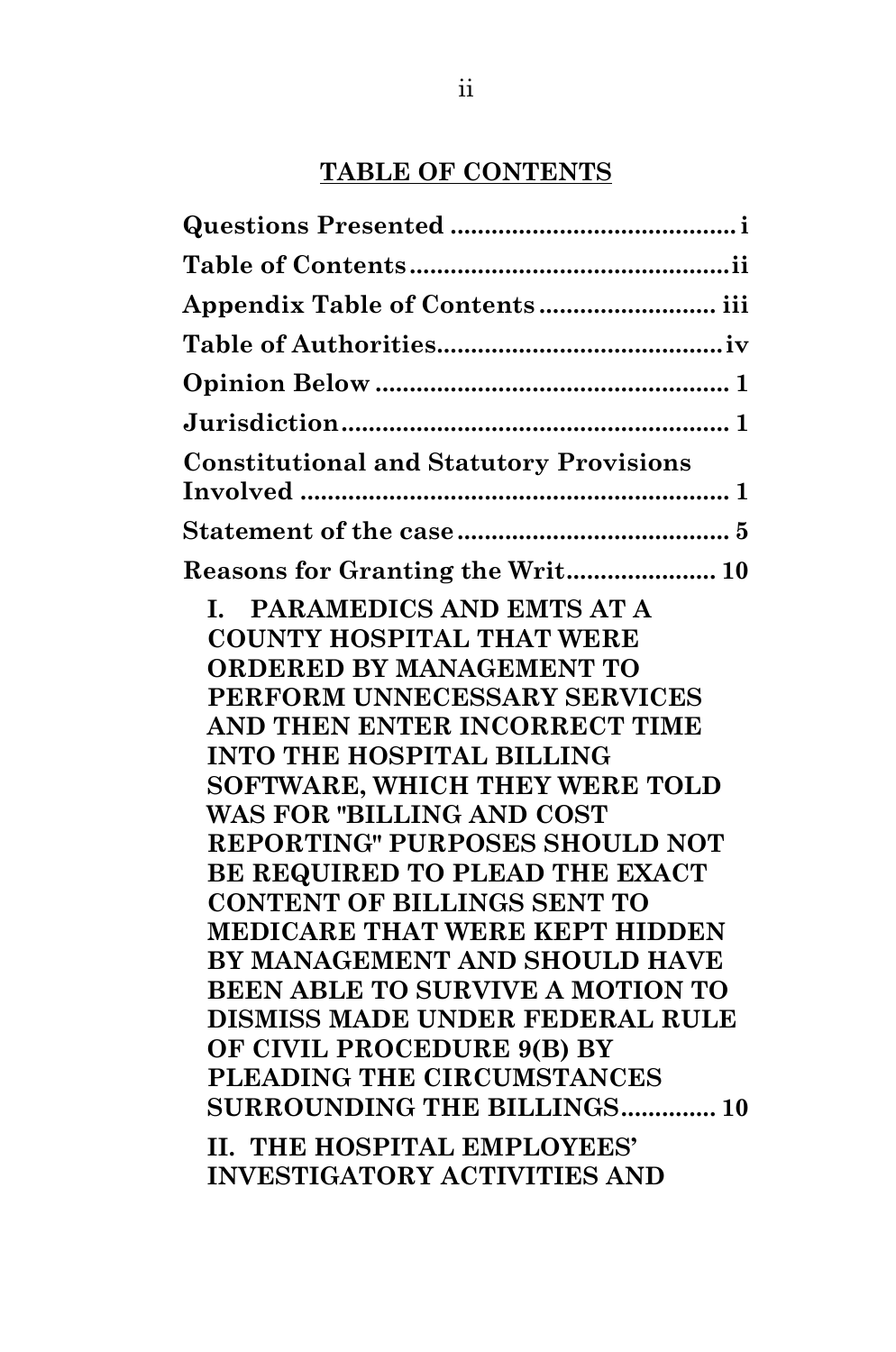| THEIR LAWSUIT BROUGHT UNDER THE |
|---------------------------------|
|                                 |
|                                 |
|                                 |
|                                 |
|                                 |

# <span id="page-3-0"></span>**APPENDIX TABLE OF CONTENTS**

| 8th Circuit Opinion filed February 11, 2019                                |
|----------------------------------------------------------------------------|
|                                                                            |
| Order on motion for summary judgment                                       |
|                                                                            |
| Judgement filed December 6, 2017  54a                                      |
| Order on defendants' motion to dismiss filed                               |
|                                                                            |
| Order denying rehearing and rehearing en<br>banc filed March 20, 2019  93a |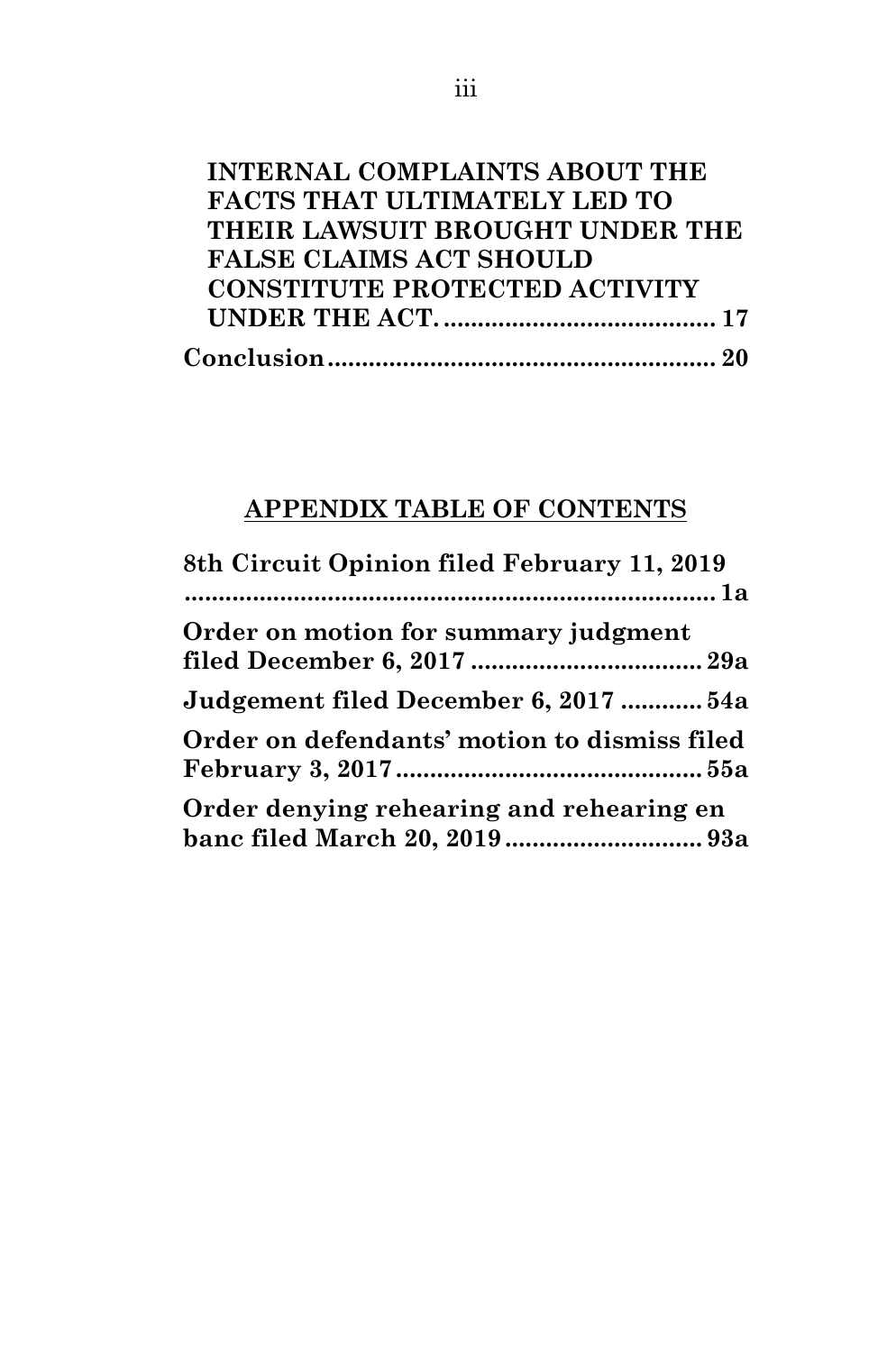## **TABLE OF AUTHORITIES**

<span id="page-4-0"></span>**Cases Page(s)**

| Ebeid ex rel. U.S. v. Lungwitz,                                                                                                             |  |
|---------------------------------------------------------------------------------------------------------------------------------------------|--|
| Foglia v. Renal Ventures Mgmt., LLC,                                                                                                        |  |
| United States ex rel. Grubbs,                                                                                                               |  |
| Mikes v. Strauss.<br>889 F. Supp. 746 (S.D.N.Y. 1995)  20                                                                                   |  |
| Schuhardt v. Wash. Univ.,                                                                                                                   |  |
| U.S. ex rel. Lemmon v. Envirocare of Utah, Inc.,                                                                                            |  |
| United States ex rel. Chorches for Bankr. Estate of<br>Fabula v. Am. Med. Response, Inc.,<br>865 F.3d 71 (2d Cir. 2017)  12, 14, 15, 19, 20 |  |
| United States ex rel. Duxbury v. Ortho Biotech<br>Prods., L.P.,                                                                             |  |
| United States ex rel. Heath,                                                                                                                |  |
|                                                                                                                                             |  |

*United States ex rel. Lusby*, 570 F.3d 849 (7th Cir. 2009) ............ 14, 15, 16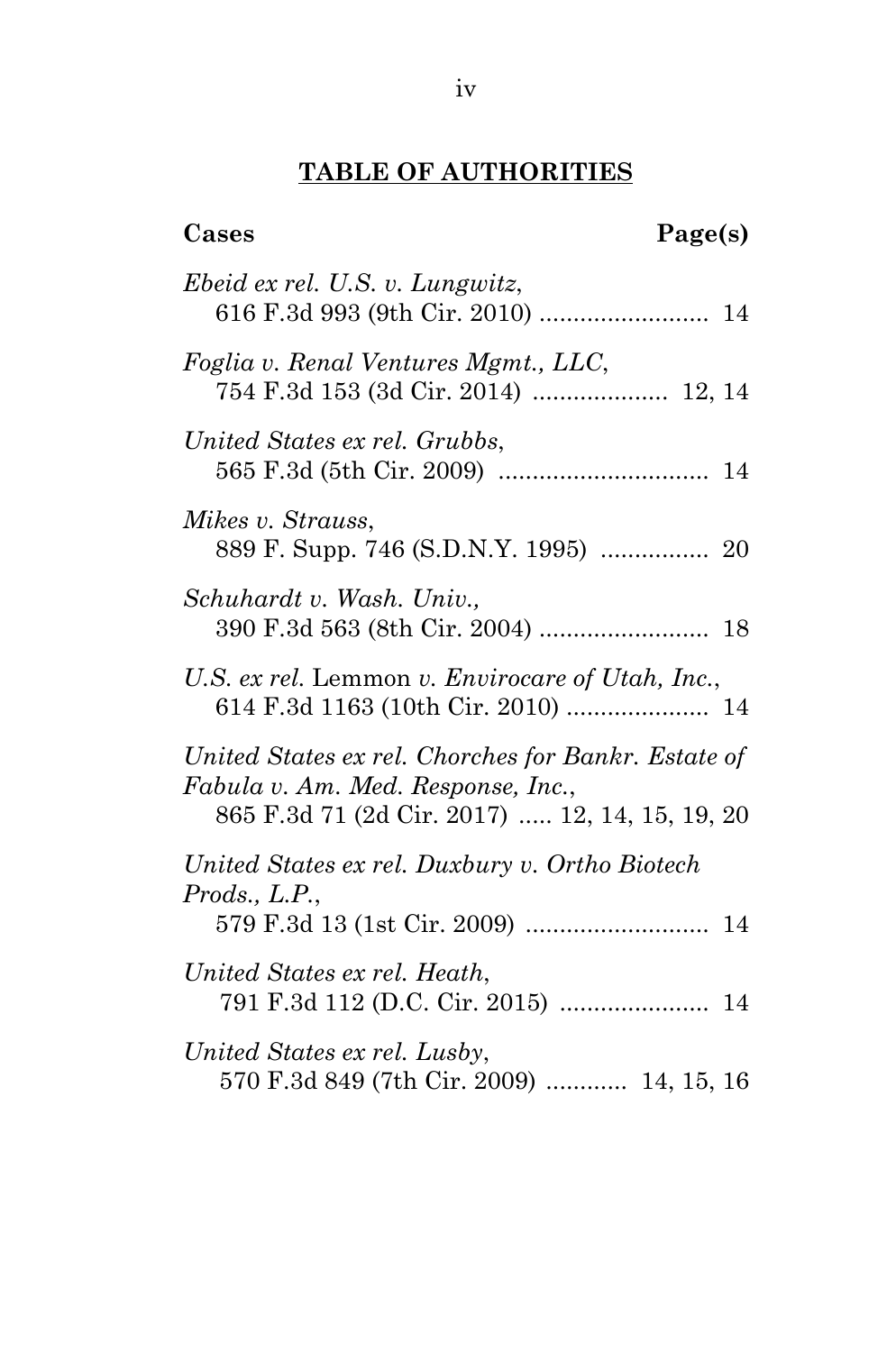| United States ex rel. McKenzie v. BellSouth                                                      |
|--------------------------------------------------------------------------------------------------|
| Telcomms., 123 F.3d 935, 944 (6th Cir. 1997)                                                     |
| United States ex rel. Nargol v. DePuy<br>Orthopaedics, Inc.,                                     |
| 865 F.3d 29 (1st Cir. 2017)  12, 14, 15                                                          |
| United States ex rel. Polansky v. Pfizer, Inc.,                                                  |
| United States ex rel. Prather v. Brookdale Senior<br>Living Communities, Inc.,                   |
| 838 F.3d 750 (6th Cir. 2016) 11, 14                                                              |
| United States ex rel. Reed v. Keypoint Gov't Sols.,<br>923 F.3d 729, 765-66 (10th Cir. 2019)  19 |
| United States ex rel. Strubbe v. Crawford Cty.                                                   |
| Mem'l Hosp.,                                                                                     |
| United States ex rel. Thayer v. Planned                                                          |
| Parenthood of the Heartland,                                                                     |
| United States ex rel. Yesudian v. Howard                                                         |
| University,<br>19                                                                                |
| <b>Statutes</b>                                                                                  |
|                                                                                                  |
|                                                                                                  |
|                                                                                                  |
|                                                                                                  |
| $\overline{4}$                                                                                   |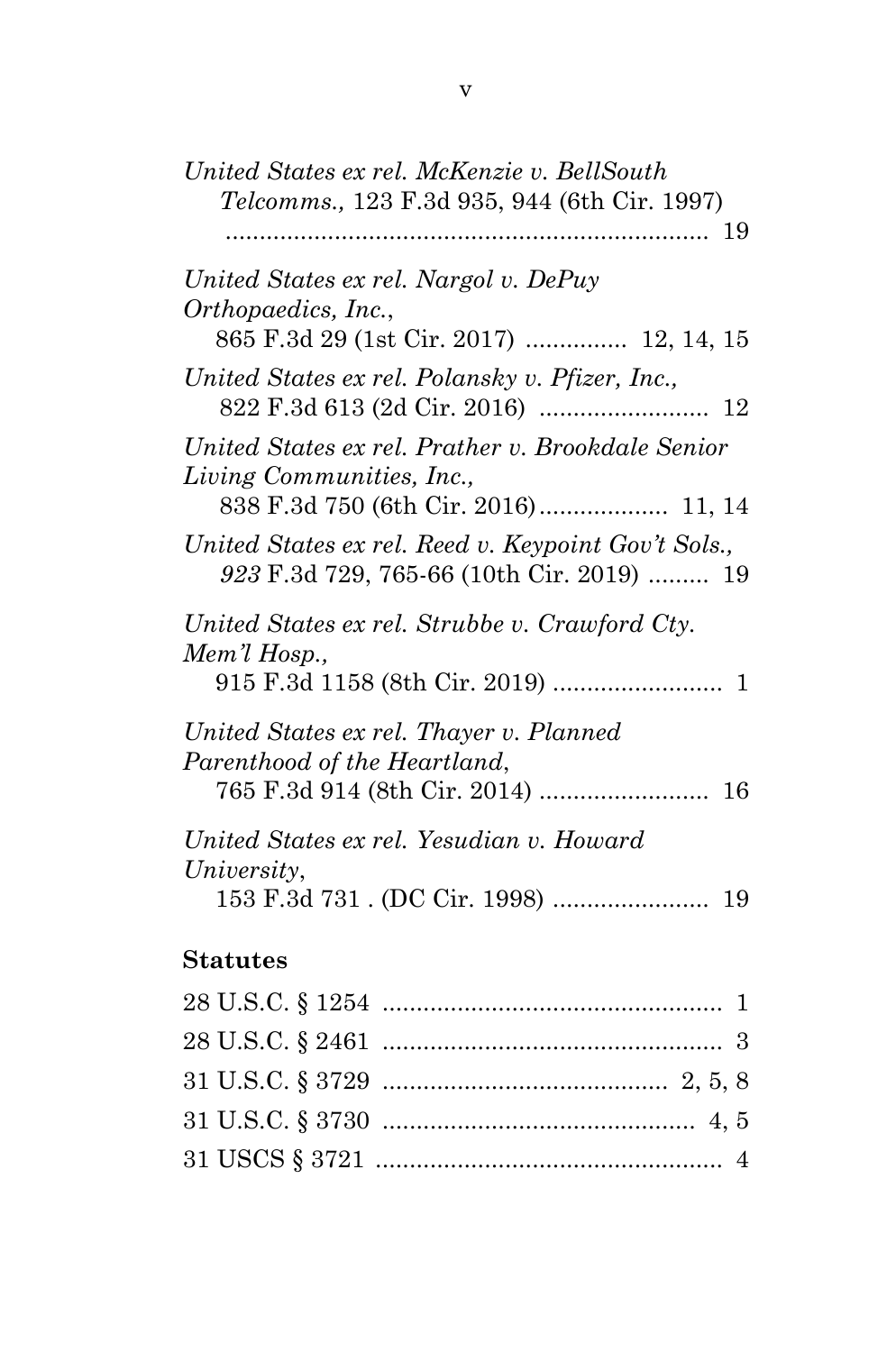## **Other**

Fed. R. Civ. P. 9 ................................. 1, 12, 13, 14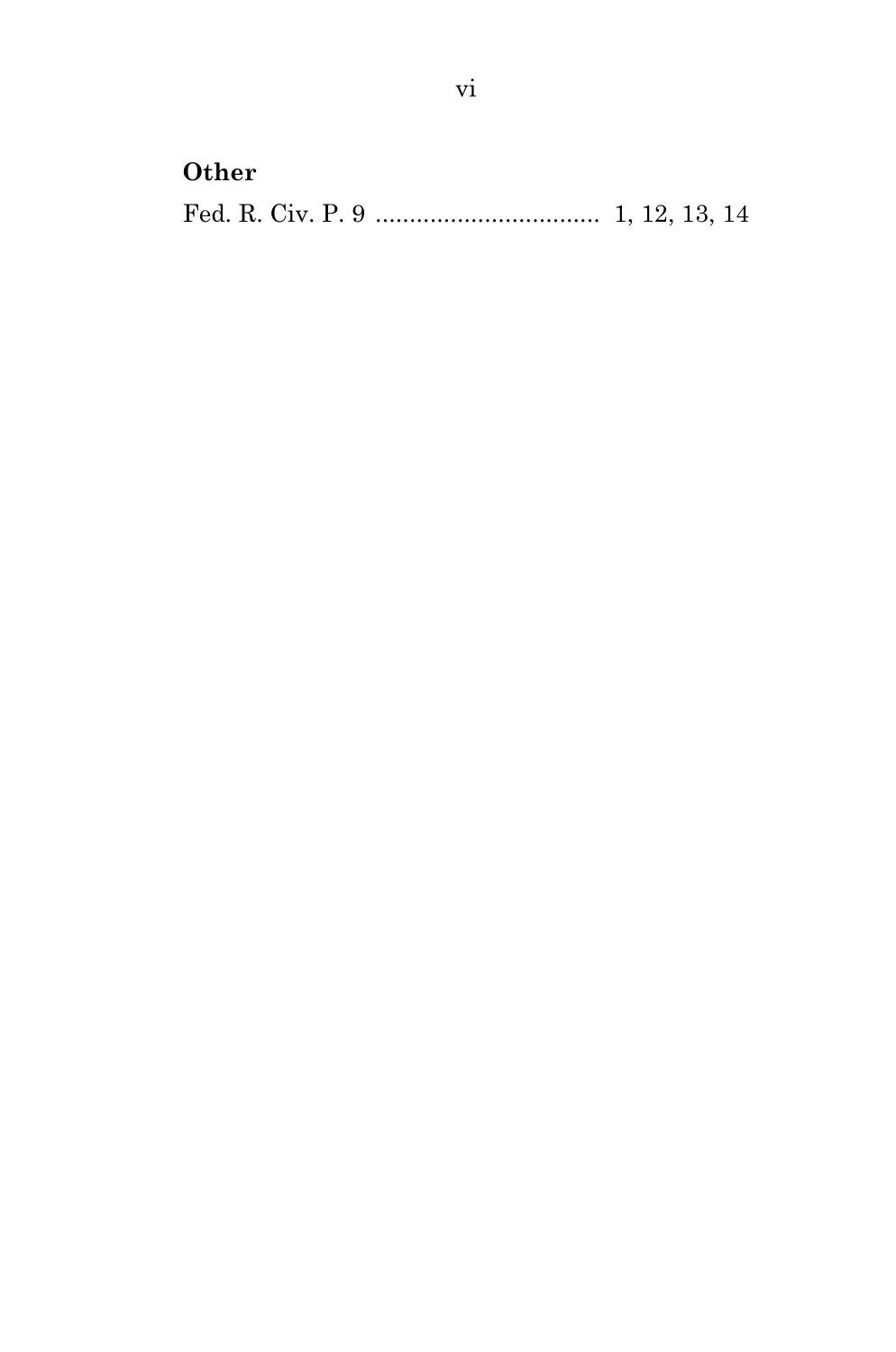#### **OPINION BELOW**

<span id="page-7-0"></span>The petitioners, Stephanie Strubbe, Carmen Trader, and Richard Christie, respectfully pray that a writ of certiorari issue to review the judgment of the Eighth Circuit Court of Appeals in Case No. 18-1022 entered on February 11, 2019, and made final with the denial of rehearing and rehearing en banc on *United States ex rel. Strubbe v. Crawford Cty. Mem'l Hosp.*, 915 F.3d 1158 (8th Cir. 2019).

#### <span id="page-7-4"></span><span id="page-7-3"></span>**JURISDICTION**

<span id="page-7-1"></span>The panel of the Eighth Circuit Court of Appeals entered its judgment on February 11, 2019. The petitioner's petition for rehearing and rehearing en banc was denied on March 20, 2019. Jurisdiction of this court is invoked under 28 U.S.C. § 1254(1) (2012).

### <span id="page-7-2"></span>**CONSTITUTIONAL AND STATUTORY PROVISIONS INVOLVED**

Fed. R. Civ. P. 9(b) states:

(b) Fraud or Mistake; Conditions of Mind. In alleging fraud or mistake, a party must state with particularity the circumstances constituting fraud or mistake. Malice, intent, knowledge, and other conditions of a person's mind may be alleged generally.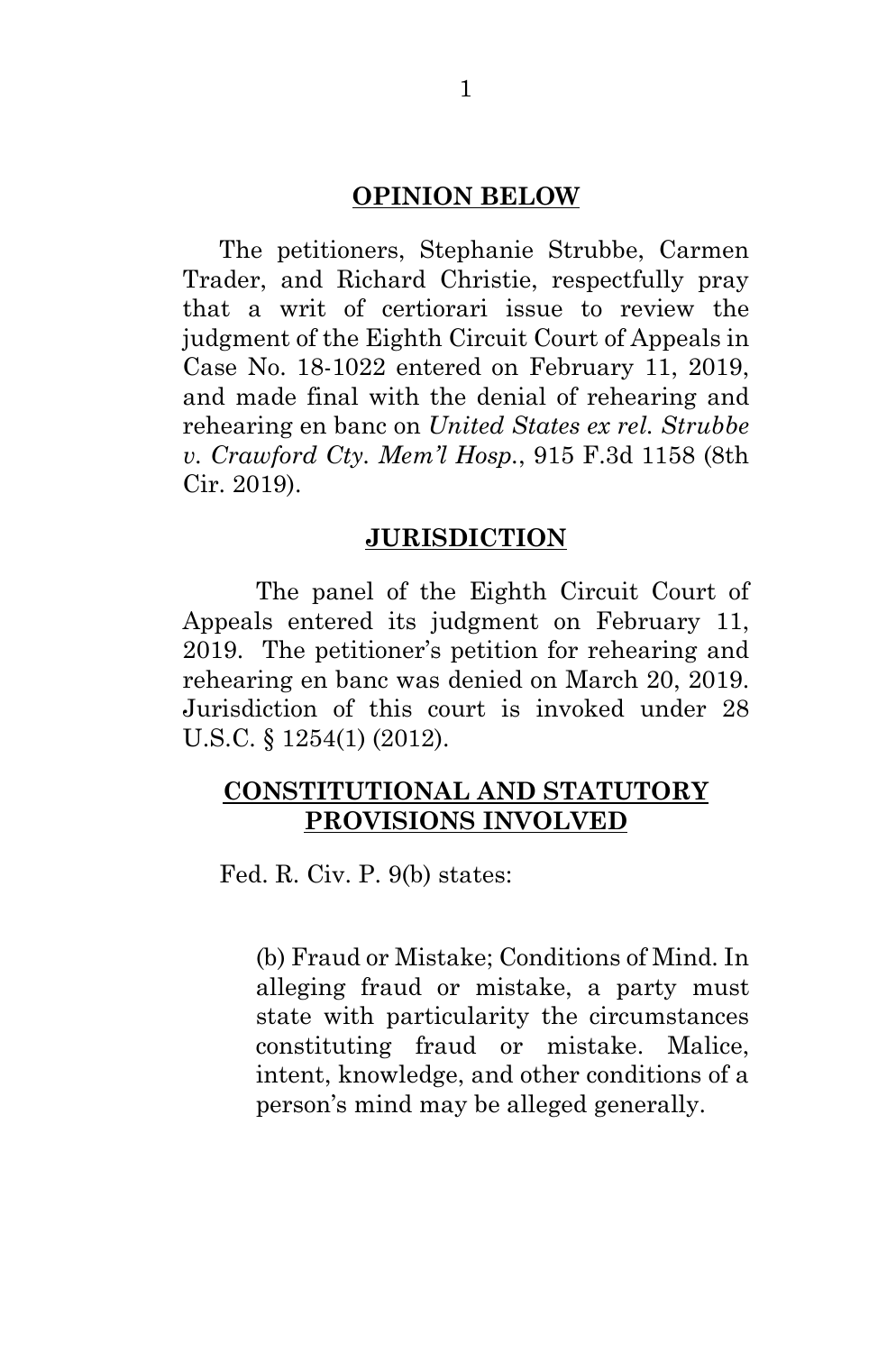31 U.S.C. § 3729(a) states:

(a) Liability for certain acts.

(1) In general. Subject to paragraph (2), any person who--

(A) knowingly presents, or causes to be presented, a false or fraudulent claim for payment or approval;

(B) knowingly makes, uses, or causes to be made or used, a false record or statement material to a false or fraudulent claim;

(C) conspires to commit a violation of subparagraph  $(A)$ ,  $(B)$ ,  $(D)$ ,  $(E)$ ,  $(F)$ , or  $(G)$ ;

(D) has possession, custody, or control of property or money used, or to be used, by the Government and knowingly delivers, or causes to be delivered, less than all of that money or property;

(E) is authorized to make or deliver a document certifying receipt of property used, or to be used, by the Government and, intending to defraud the Government, makes or delivers the receipt without completely knowing that the information on the receipt is true;

(F) knowingly buys, or receives as a pledge of an obligation or debt, public property from an officer or employee of the Government, or a member of the Armed Forces, who lawfully may not sell or pledge property; or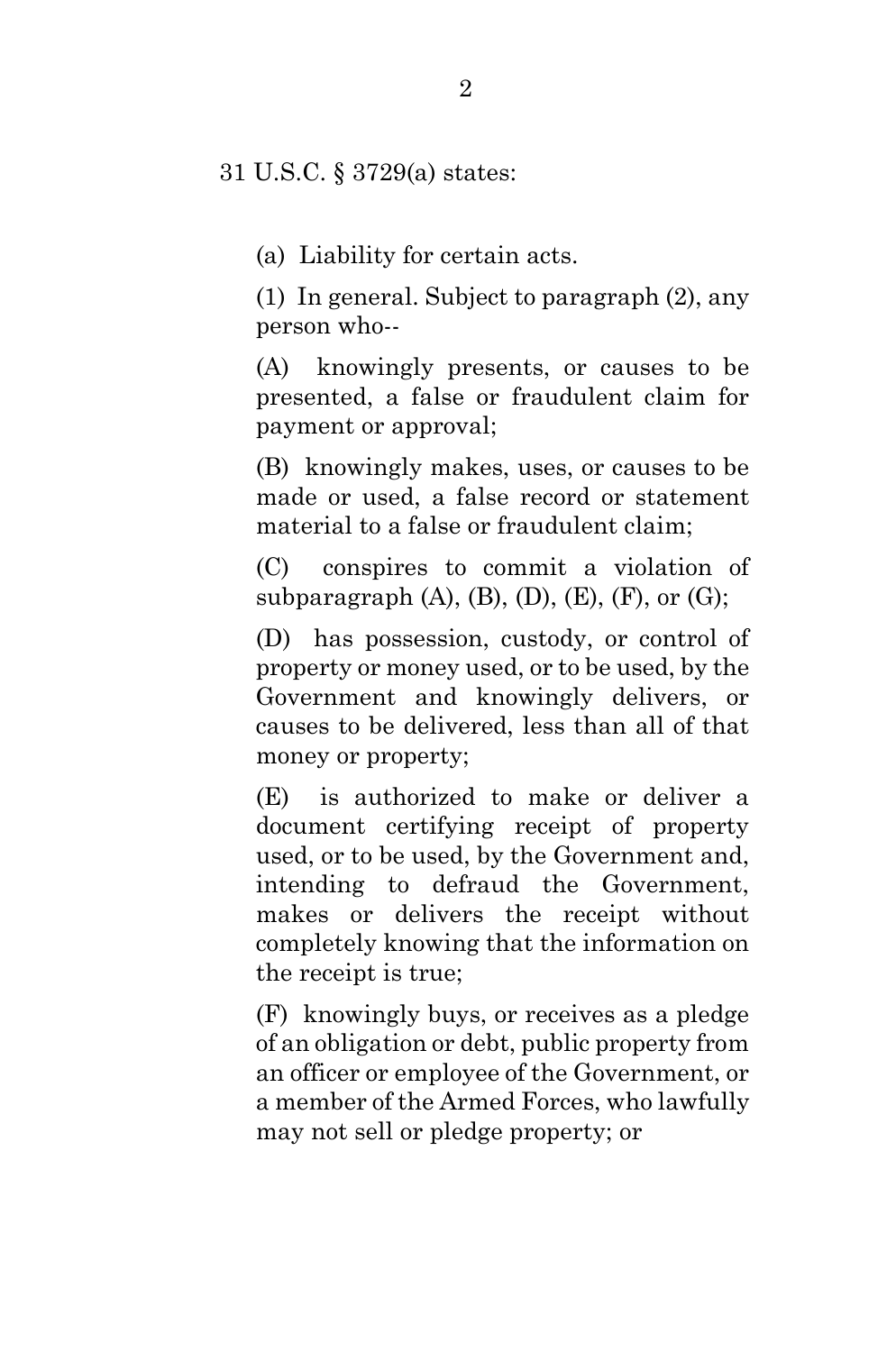(G) knowingly makes, uses, or causes to be made or used, a false record or statement material to an obligation to pay or transmit money or property to the Government, or knowingly conceals or knowingly and improperly avoids or decreases an obligation to pay or transmit money or property to the Government,

 is liable to the United States Government for a civil penalty of not less than \$ 5,000 and not more than \$ 10,000, as adjusted by the Federal Civil Penalties Inflation Adjustment Act of 1990 (28 U.S.C. 2461 note; Public Law 104-410), plus 3 times the amount of damages which the Government sustains because of the act of that person.

(2) Reduced damages. If the court finds that--

(A) the person committing the violation of this subsection furnished officials of the United States responsible for investigating false claims violations with all information known to such person about the violation within 30 days after the date on which the defendant first obtained the information;

(B) such person fully cooperated with any Government investigation of such violation; and

(C) at the time such person furnished the United States with the information about the violation, no criminal prosecution, civil action, or administrative action had commenced under this title with respect to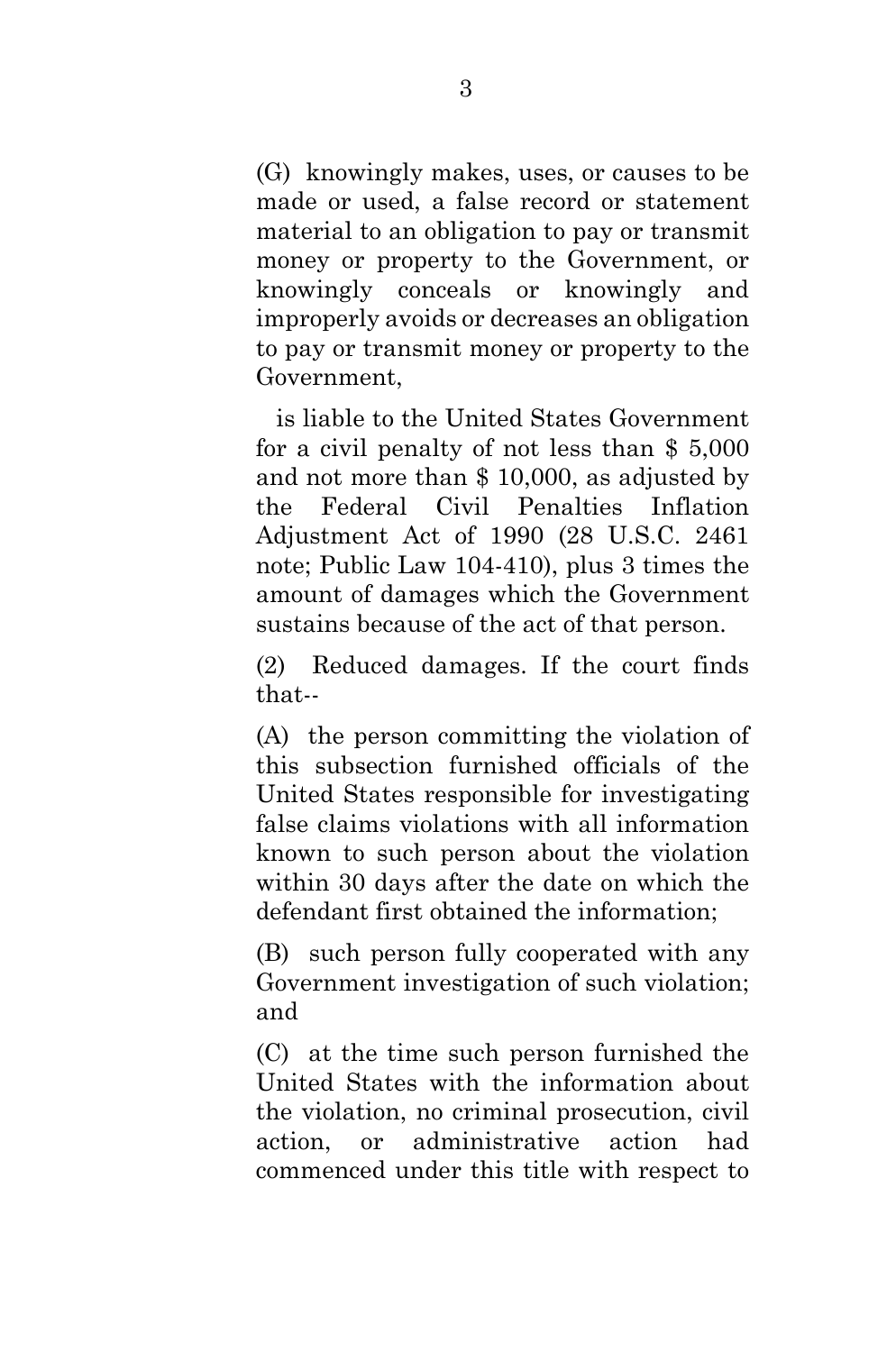such violation, and the person did not have actual knowledge of the existence of an investigation into such violation,

 the court may assess not less than 2 times the amount of damages which the Government sustains because of the act of that person.

(3) Costs of civil actions. A person violating this subsection shall also be liable to the United States Government for the costs of a civil action brought to recover any such penalty or damages.

### <span id="page-10-0"></span>31 U.S.C. § 3730(h) states:

Relief from retaliatory actions.

(1) In general. Any employee, contractor, or agent shall be entitled to all relief necessary to make that employee, contractor, or agent whole, if that employee, contractor, or agent is discharged, demoted, suspended, threatened, harassed, or in any other manner discriminated against in the terms and conditions of employment because of lawful acts done by the employee, contractor, agent or associated others in furtherance of an action under this section or other efforts to stop 1 or more violations of this subchapter [31 USCS §§ 3721 et seq.].

(2) Relief. Relief under paragraph (1) shall include reinstatement with the same seniority status that employee, contractor,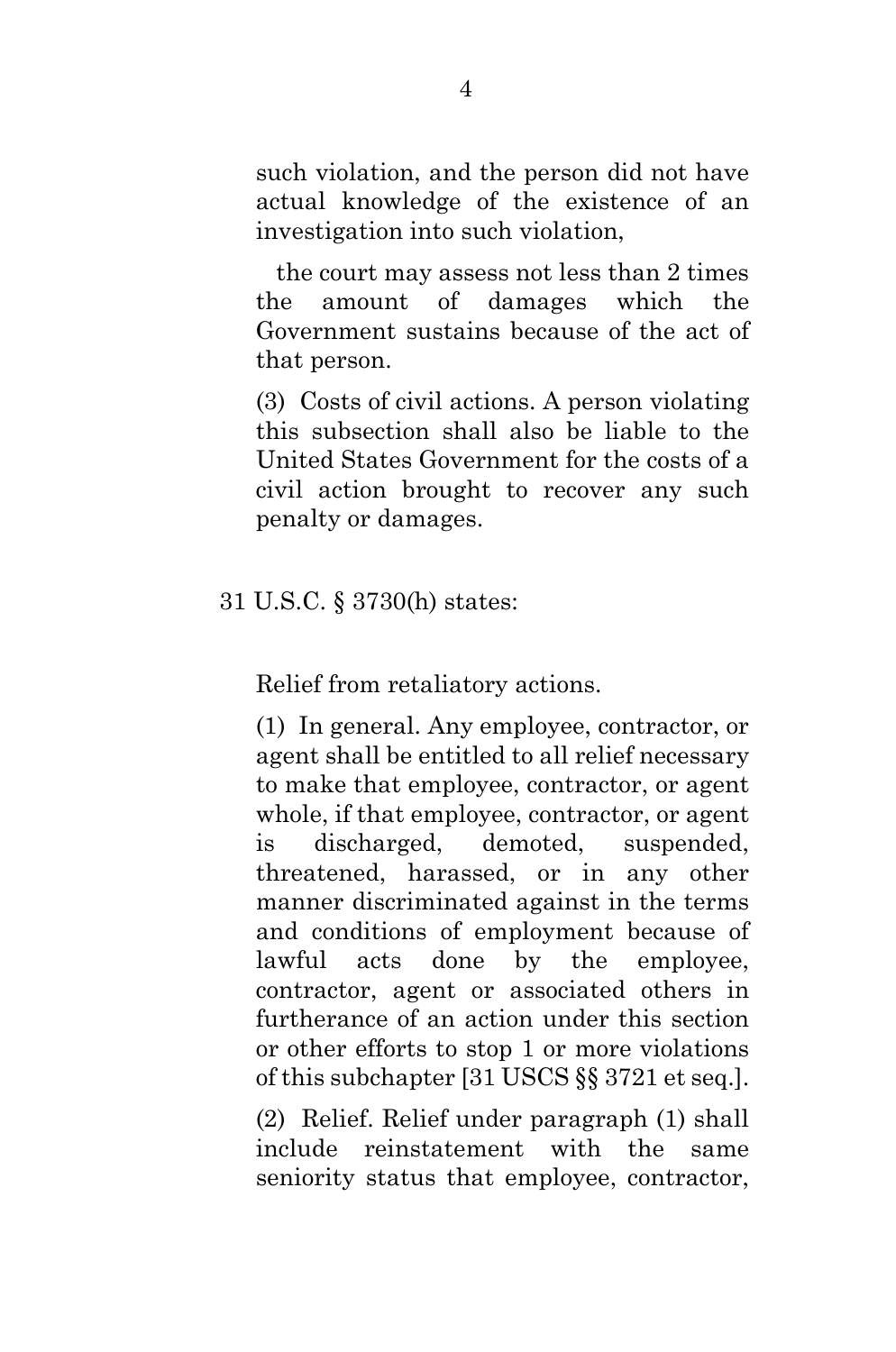or agent would have had but for the discrimination, 2 times the amount of back pay, interest on the back pay, and compensation for any special damages sustained as a result of the discrimination, including litigation costs and reasonable attorneys' fees. An action under this subsection may be brought in the appropriate district court of the United States for the relief provided in this subsection.

(3) Limitation on bringing civil action. A civil action under this subsection may not be brought more than 3 years after the date when the retaliation occurred.

### **STATEMENT OF THE CASE**

<span id="page-11-0"></span>Relators, two paramedics and one EMT at Crawford Count Memorial Hospital ("CCMH") filed a False Claims Act ("FCA") case against CCMH and its CEO, Bill Bruce ("Bruce") for repeated and various violations of the FCA under 31 U.S.C. § 3729(a) and retaliation claims under 31 U.S.C. § 3730(h) after CCMH and Bruce fired two of the Relators and demoted the third. Relators alleged that after Bruce became CEO, Bruce implemented policy changes that led to fraudulent claims being submitted to Medicare, both for medical treatments provided to patients by Relators, and on CCMH's cost reports for which CCMH was reimbursed 101% of reported expenditures by Medicare. Relators were not privy (absent illegally hacking CCMH's billing system) to the bills that were sent to Medicare for the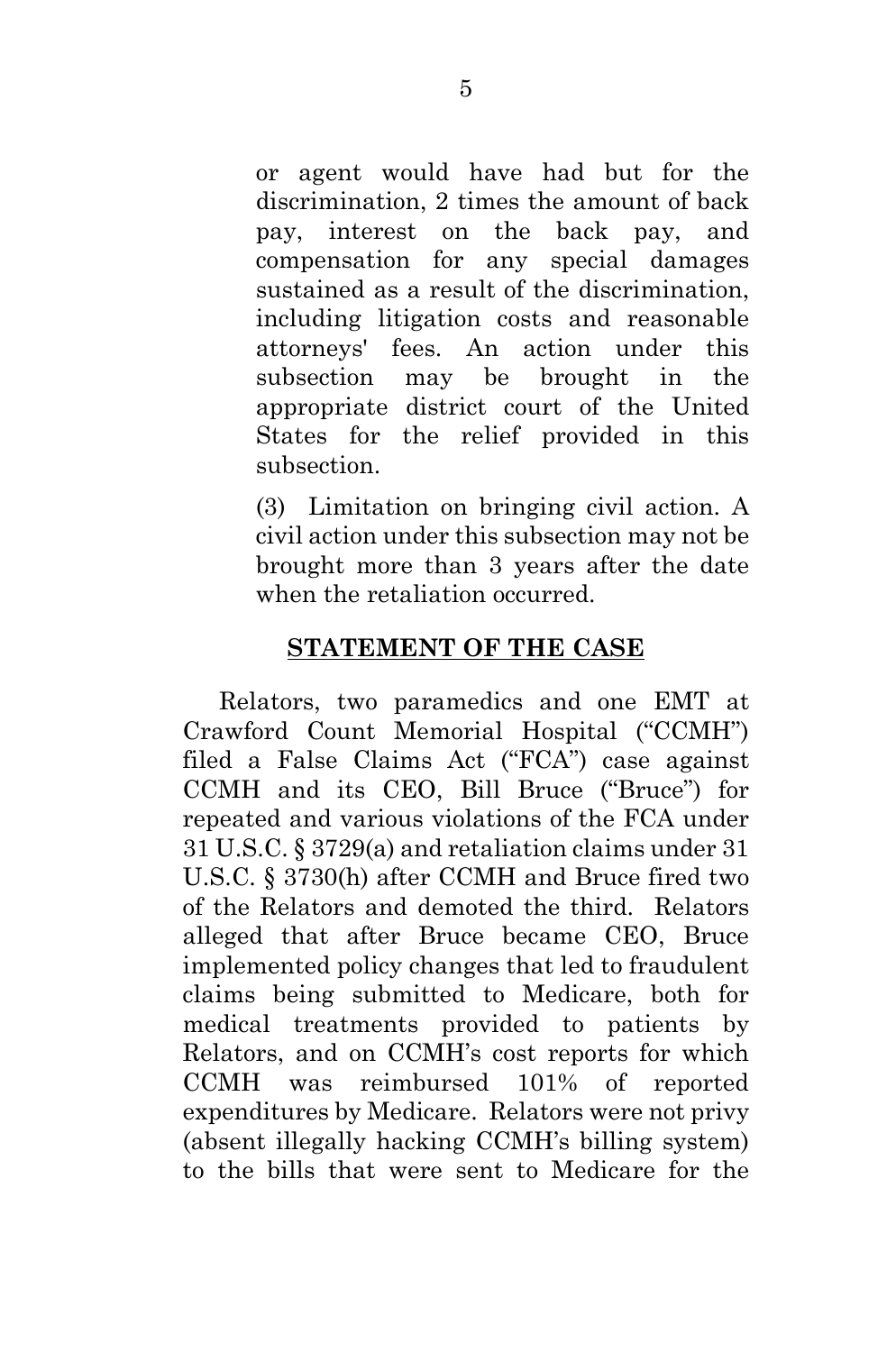services provided nor to the underlying financial records for expenditures submitted on cost reports to Medicare that formed the basis for their FCA complaint.

Relators provided the services in question and Relators pled that they were personally required to enter false time into the system that was used for billing Medicare. They also pled how the false time entry would result in improperly unbundling services by misclassifying the paramedics and EMTs as "separately billable ancillary services" so as to obtain more money from Medicare than CCMH was entitled. Relators pled that they personally witnessed, and reported, unlicensed service providers providing medical services to patients who were improperly identified in the billing software used by CCMH, and that they were told by their supervisor that changes in procedures were for "billing and cost reporting purposes."

Relators did not have access to CCMH's underlying financial information because Bruce had eliminated public and employee access to financial information at CCMH, so Relators had no way of comparing purported expenditures with Medicare cost reports. But, Relators were told, and pled, that their HR director, Kurt Wilkins believed Bruce was misusing the hospital credit card, and then Wilkins was fired and Bruce became acting HR manager. Relators pled that they uncovered a MoneyGram cash withdrawal on a hospital credit card that was purportedly for a hospital expense, but clearly was not for the stated expense, and that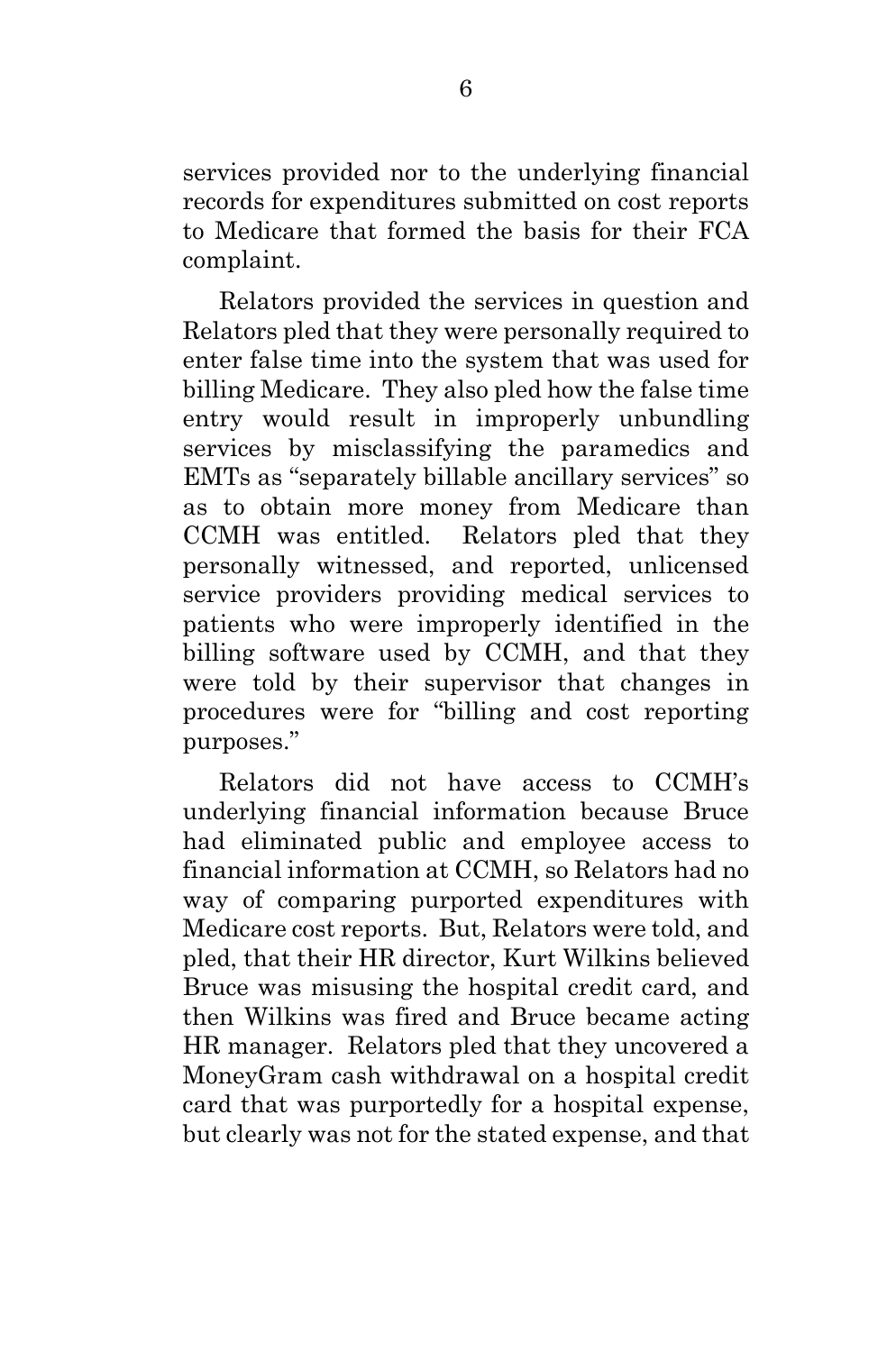upon inquiry, CCMH presented a clearly altered receipt.

The gist of Relator's pleadings are artfully summed up by Judge Beam in his dissent from the panel opinion,

> The complaint contained 198 paragraphs, including 55 paragraphs in the "Specific and Detailed Allegations" section, and spelled out the impropriety of EMTs and paramedics being asked to perform work differently, and to perform work–(i.e., breathing treatments on inpatients)–that EMTs and paramedics were not the most qualified and certainly not the most conveniently situated to perform. The complaint alleges the relators were told the reason for this abrupt change in procedure and policy was for "billing" purposes. Comp. ¶¶ 26-28. The complaint detailed the exponential increase in separately billed "breathing" treatments even while the number of hospital patients declined. ¶¶ 33- 35. The complaint detailed how relators were required to make false entries into the computer system that was used for Medicare billing–averring that the treatments lasted at least thirty minutes regardless of how long the treatment lasted. ¶¶ 30, 98. Requiring the relators to plead an exact day in which any one of them performed a breathing treatment in less than 30 minutes, see ante at 9, is more than is necessary…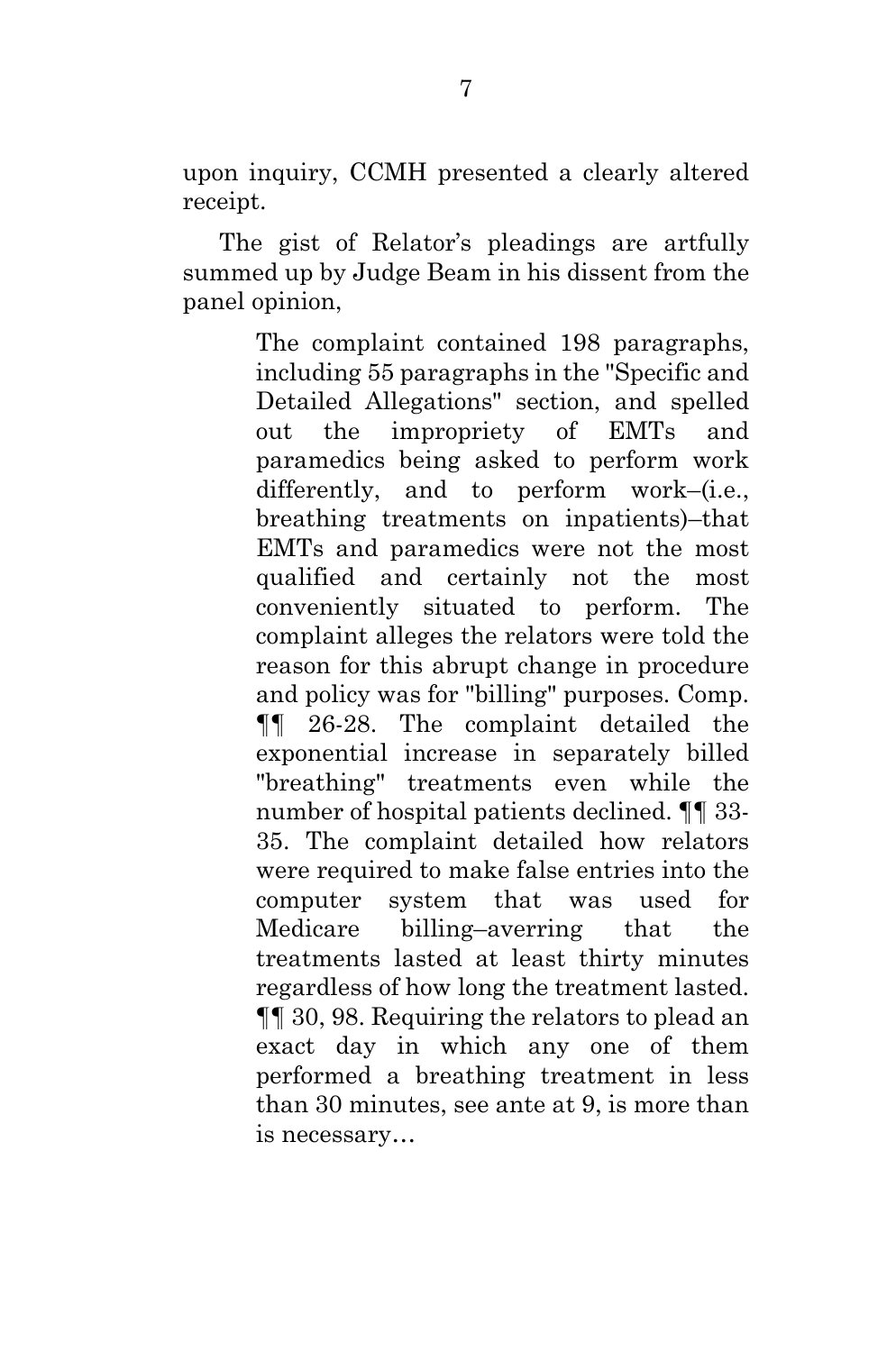Further, the relators did provide a concrete example of a terminal patient who clearly did not need a breathing treatment but was required to get one. ¶ 37. Relators pleaded with particularity that "Patient A, known to Relator Trader, was ordered to receive breathing treatments despite having been in a traumatic, clearly terminal, accident." Id. Two of the relators questioned the hospital's nurses about giving breathing treatments to other patients who clearly did "not need the treatments, but they were told to give the treatments anyway." ¶ 38. The complaint goes on to explain that breathing treatments given by paramedics, as opposed to nurses, are billed differently and generate more revenue for the hospital. ¶¶ 39-53. There are links to governmental and industry documents explaining this process. The complaint details specific accounts of staff who were held out to be, and required to perform, acts of paramedics and phlebotomists despite their lack of certification. ¶¶ 59-63.

Although relators were not in a position to see the bills generated after such computer entries, the pleadings gave adequate notice of the natural inference that the breathing treatments were fraudulently and inflatedly billed the way they were entered. Further, evidence of fraud–Bruce's purported misuse of a hospital credit card–is documented with particularity in the complaint including: the day of payment to "Money Gram," the amount of payment, and the outcome of an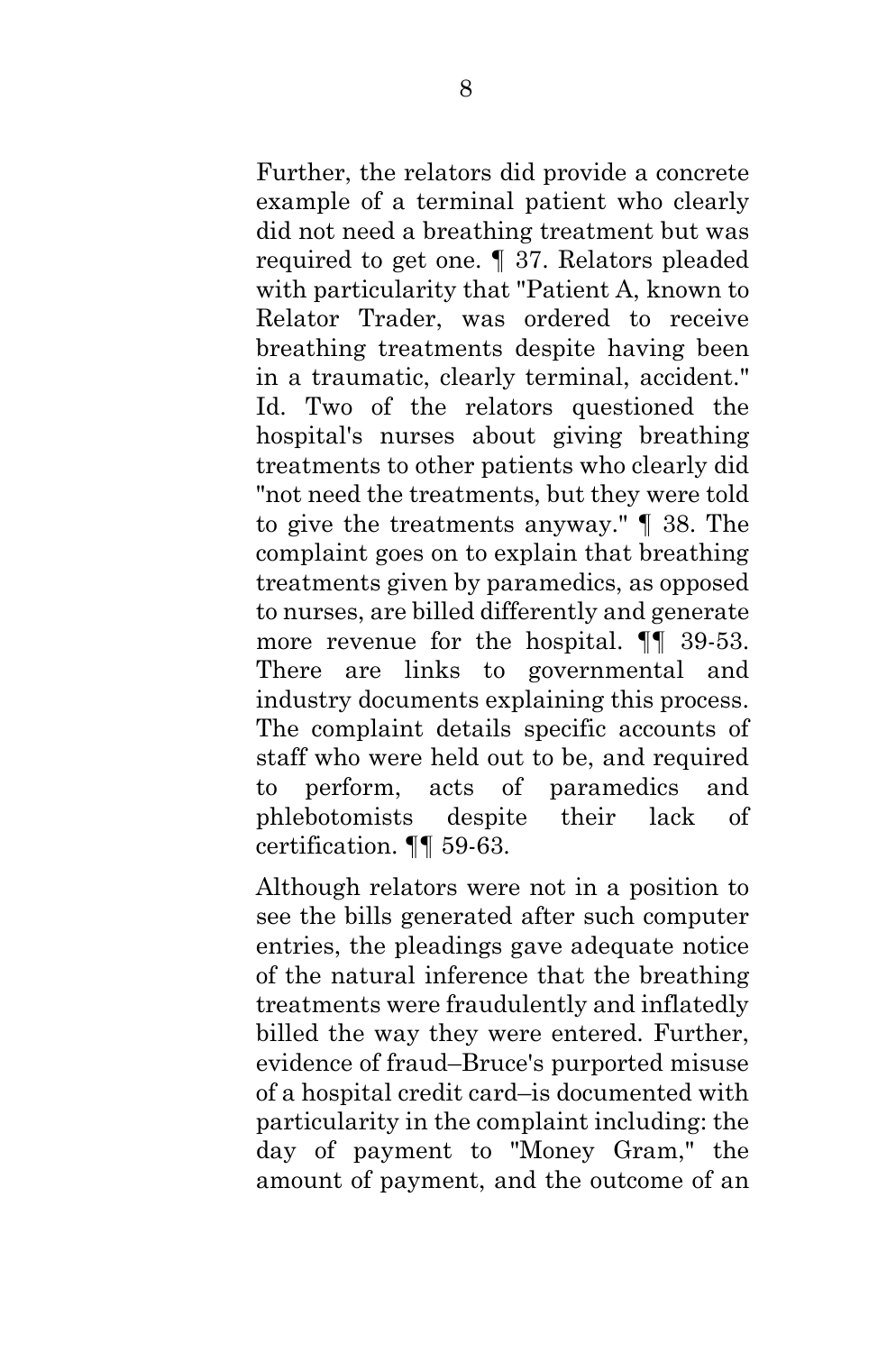open records request which resulted in the production of an altered receipt. ¶ 70.

(Appendix p. 26a-27a, Beam, J. dissenting)(internal citations omitted).

Defendants argued Relators did not see the Medicare bills so they could not adequately plead fraud without pleading the contents of the bills. Both the district court and the majority bought the Defendants' arguments and dismissed Relators' complaint.

The majority found that Relators needed to have personal knowledge of the contents of the bills submitted to Medicare in order to bring an FCA complaint. Judge Beam dissented as to the dismissal of the substantive FCA claims, arguing it should not be the law that wrongdoers can eliminate future civil liability for false claims by eliminating access to financial information. The Eighth Circuit's opinion further divides a growing circuit split on the questions presented.

The Eighth Circuit also held that the district court did not err in dismissing two of the Relators' retaliation claims, or in granting summary judgment on the third, finding that the "protected activity" could not have begun until after the hospital learned of the filing of the False Claims Act case because the Relators had not used the words "fraud" or "False Claims Act" in their complaints to management. And so because the two of the Relators had not pled that the hospital had knowledge of the pending False Claims Act complaint on relevant dates of adverse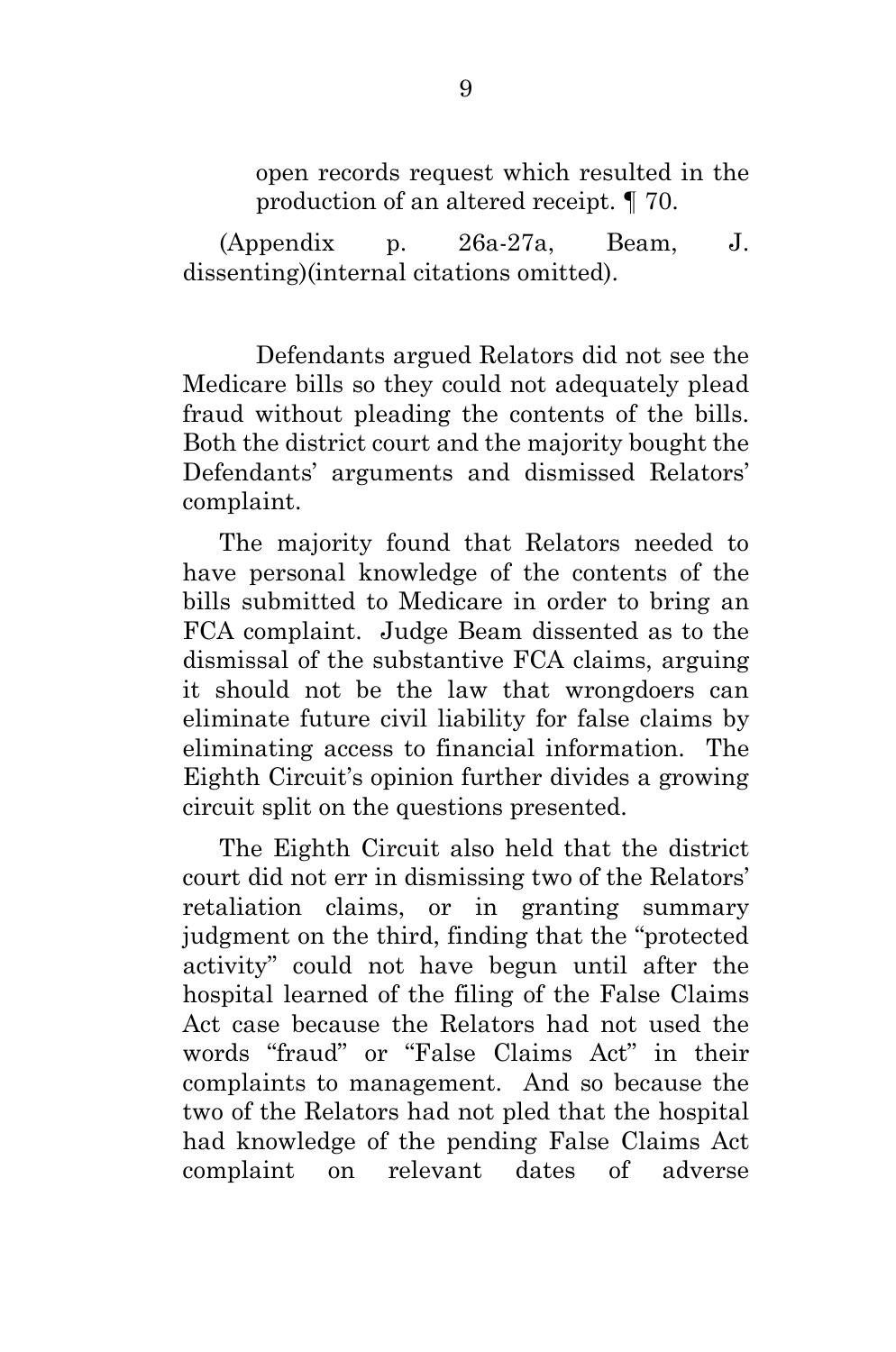employment actions, and the third (Strubbe) was bound only to the date of the unsealing of the FCA complaint, Relators' retaliation complaints were dismissed. (Appendix p. 15a-16a). This further divided the Eighth Circuit from its sister circuits on retaliation claims under the False Claims Act.

### <span id="page-16-0"></span>**REASONS FOR GRANTING THE WRIT**

<span id="page-16-1"></span>**I. PARAMEDICS AND EMTS AT A COUNTY HOSPITAL THAT WERE ORDERED BY MANAGEMENT TO PERFORM UNNECESSARY SERVICES AND THEN ENTER INCORRECT TIME INTO THE HOSPITAL BILLING SOFTWARE, WHICH THEY WERE TOLD WAS FOR "BILLING AND COST REPORTING" PURPOSES SHOULD NOT BE REQUIRED TO PLEAD THE EXACT CONTENT OF BILLINGS SENT TO MEDICARE THAT WERE KEPT HIDDEN BY MANAGEMENT AND SHOULD HAVE BEEN ABLE TO SURVIVE A MOTION TO DISMISS MADE UNDER FEDERAL RULE OF CIVIL PROCEDURE 9(B) BY PLEADING THE CIRCUMSTANCES SURROUNDING THE BILLINGS**

Several circuits have identified a growing circuit split on the question of what specific knowledge a relator must have to be able to properly plead an FCA case when the relator does not have access to the physical bills sent to the government. The Eighth Circuit now falls on the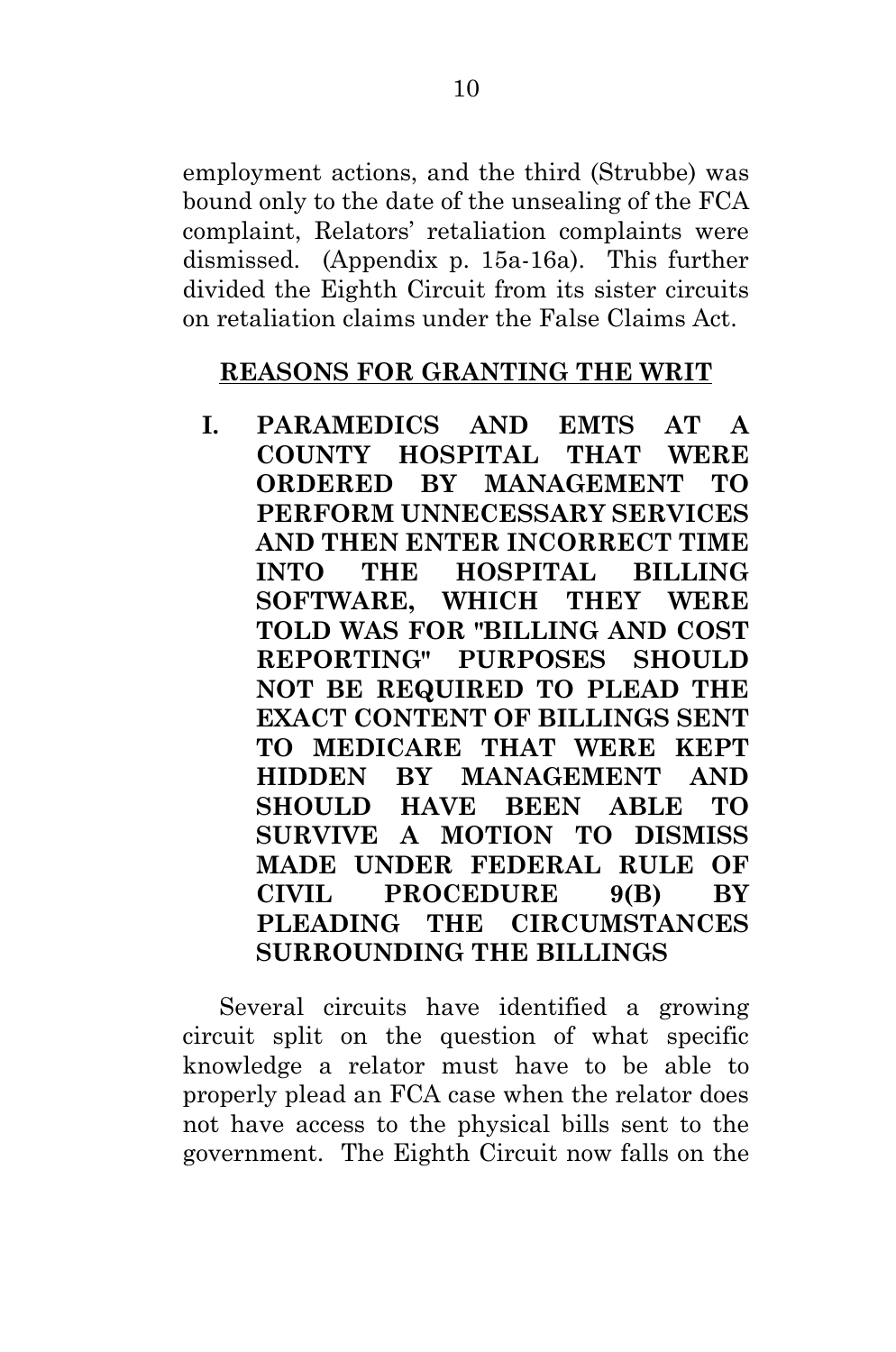most restrictive, and Relators contend, wrong, side of those splits.

In September 2016, the Sixth Circuit in *United States ex rel. Prather v. Brookdale Senior Living Communities, Inc.,* 838 F.3d 750, n. 10 (6th Cir. 2016) noted the growing circuit split between the "more permissive" circuits like the First, Third, Seventh, Ninth and D.C. Circuits, and the more restrictive circuits, explicitly the Eighth and the Tenth Circuits in FCA pleading cases. By July 26, 2017, the First Circuit in *United States ex rel. Nargol v. DePuy Orthopaedics, Inc.*, 865 F.3d 29, 37–38 (1st Cir. 2017) commented on the further developing split, stating:

The circuits have varied, though, in their statements of exactly what Rule 9(b) requires in a qui tam action. Of most relevance here, a consensus has yet to develop on whether, when, and to what extent a relator must state the particulars of specific examples of the type of false claims alleged. See *Foglia v. Renal Ventures Mgmt., LLC,* 754 F.3d 153, 155–56 (3d Cir. 2014) (surveying circuits).

On July 27, 2017, the Second Circuit questioned the depth of the split in *United States ex rel. Chorches for Bankr. Estate of Fabula v. Am. Med. Response, Inc.*, 865 F.3d 71, 89–91 (2d Cir. 2017), noting:

> We recently acknowledged—without taking any position of our own—a seeming "circuit split regarding whether, to satisfy Rule 9(b), an FCA relator alleging a fraudulent scheme must provide the details of specific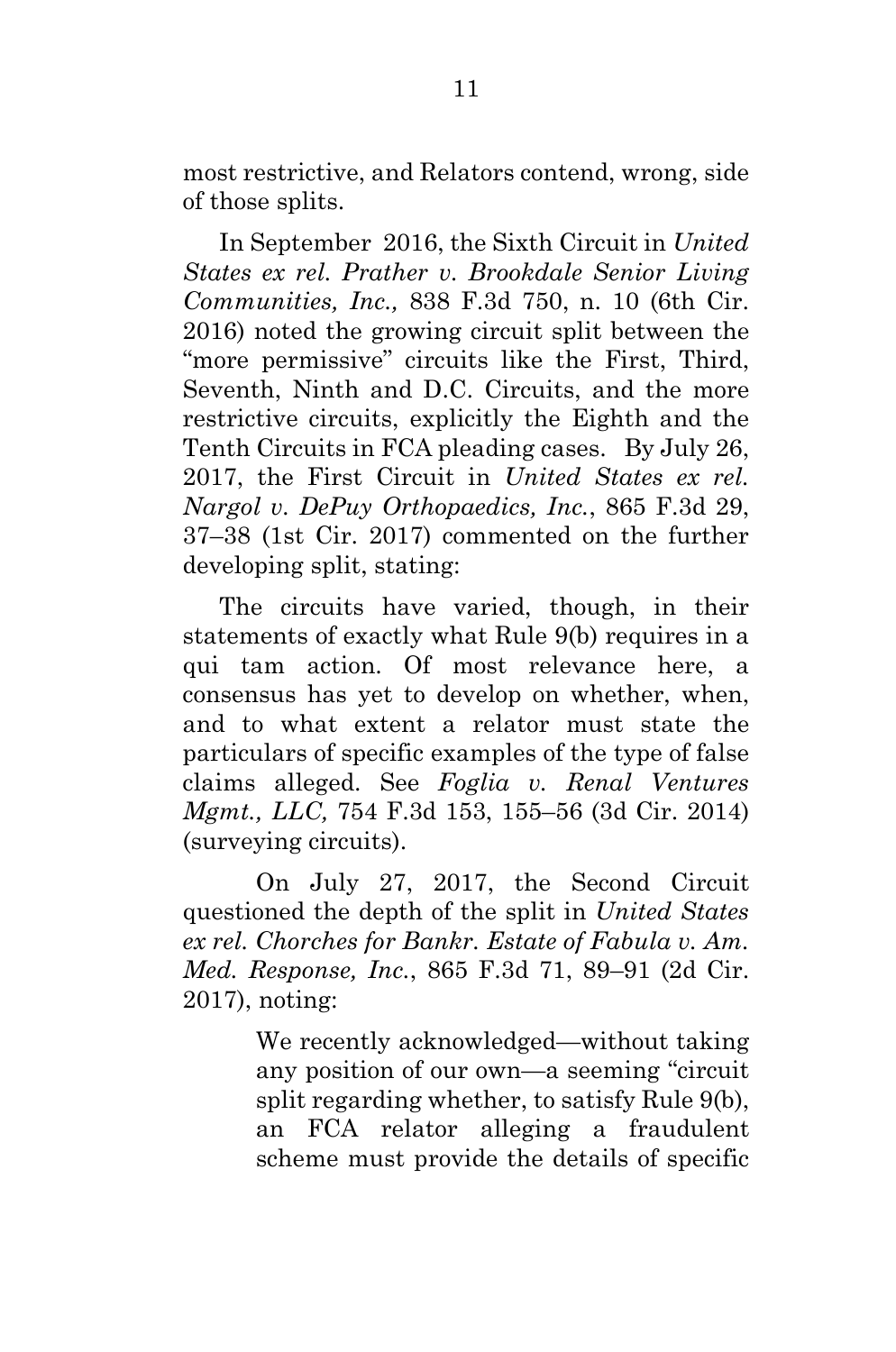examples of actual false claims presented to the government." *United States ex rel. Polansky v. Pfizer, Inc.*, 822 F.3d 613, 619 (2d Cir. 2016). On further consideration, we conclude that our holding today is consistent with the law as generally stated by a majority of our sister circuits, and that the reports of a circuit split are, like those prematurely reporting Mark Twain's death, "greatly exaggerated." As the various Circuits have confronted different factual variations, differences in broad pronouncements in early cases have been refined in ways that suggest a case-by-case approach that is more consistent than might at first appear.

Our holding today is clearly consistent with the approach taken by the Third, Fifth, Seventh, Ninth, Tenth, and D.C. Circuits, which have overtly adopted a "more lenient" pleading standard. Those courts have allowed a complaint that does not allege the details of an actually submitted false claim to pass Rule 9(b) muster by "alleging particular details of a scheme to submit false claims paired with reliable indicia that lead to a strong inference that claims were actually submitted." [internal case citations omitted].

In arguable conflict, at least at first glance, are decisions from circuits that have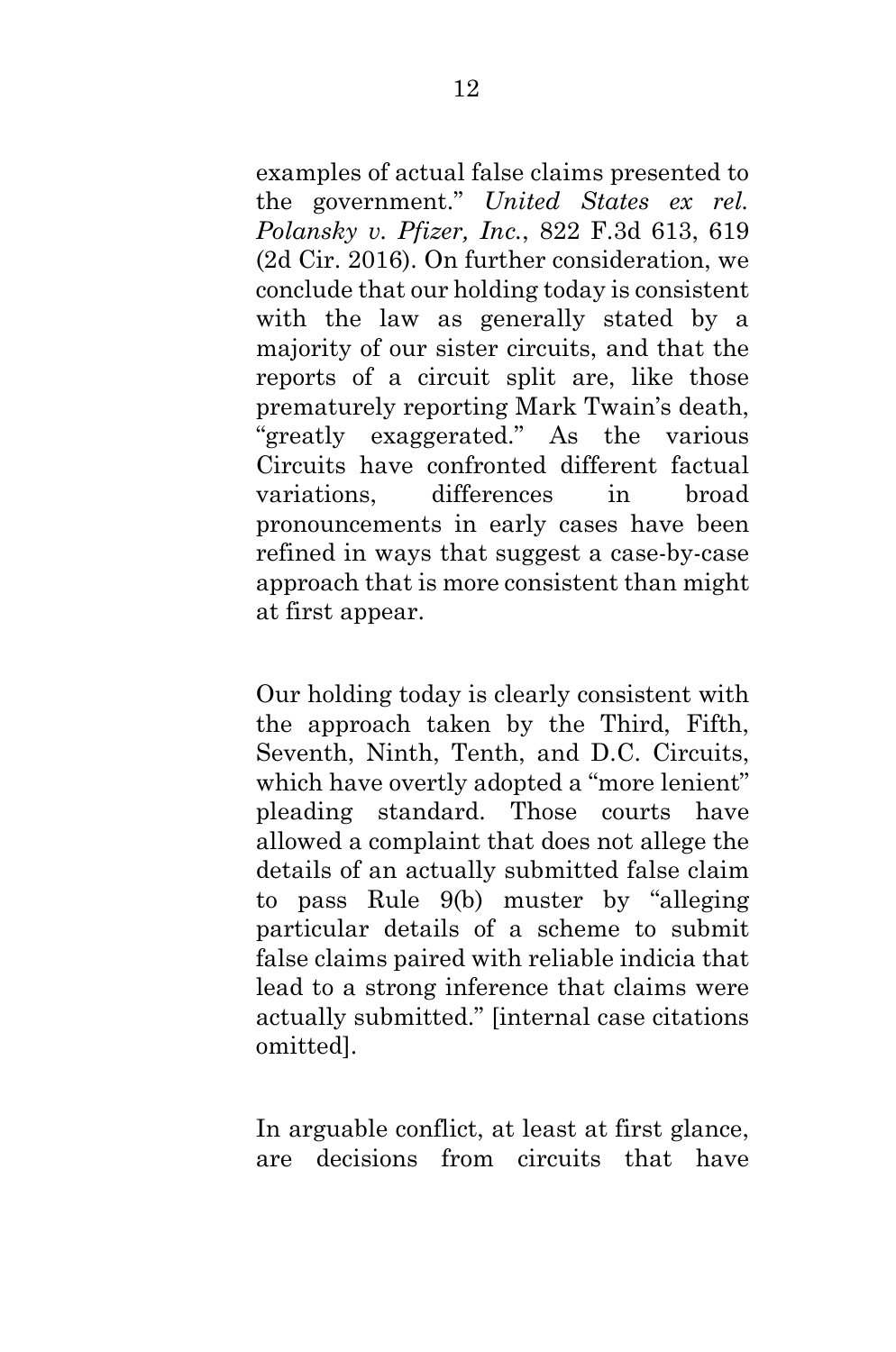professed to apply a "stricter" standard for pleading the submission of false claims…. However, the decisions from those Circuits are in fact more nuanced (as are those from the Circuits adopting a more "lenient" standard) and leave open unresolved possibilities such that any "split" between them and decisions from the more lenient circuits is not, we think, a sharp one.

*Chorches for Bankr. Estate of Fabula*, 865 F.3d at 89–91.

But any question from *Chorches* that there was a "true" circuit split has been answered here as the majority's opinion directly conflicts with the holdings from several circuits that do not require contents of the bills submitted to the government, including *Nargol*, 865 F.3d at 37–38; *United States ex rel. Chorches for Bankr. Estate of Fabula*, 865 F.3d at 81–82 (2d Cir. 2017), *Foglia v. Renal Ventures Mgmt., LLC*, 754 F.3d 153, 156-57 (3d Cir. 2014); *United States ex rel. Grubbs*, 565 F.3d at 190 (5th Cir. 2009); *United States ex rel. Prather v. Brookdale Senior Living Communities, Inc.*, 838 F.3d 750, n. 10 (6th Cir. 2016); *United States ex rel. Lusby*, 570 F.3d 849, 854 (7th Cir. 2009); *Ebeid ex rel. U.S. v. Lungwitz*, 616 F.3d 993, 998-99 (9th Cir. 2010); *U.S. ex rel. Lemmon v. Envirocare of Utah, Inc.*, 614 F.3d 1163, 1172 (10th Cir. 2010); and *United States ex rel. Heath*, 791 F.3d 112, 126 (D.C. Cir. 2015).

The panel majority explicitly conflicts with the First Circuit in *United States ex rel. Duxbury v.*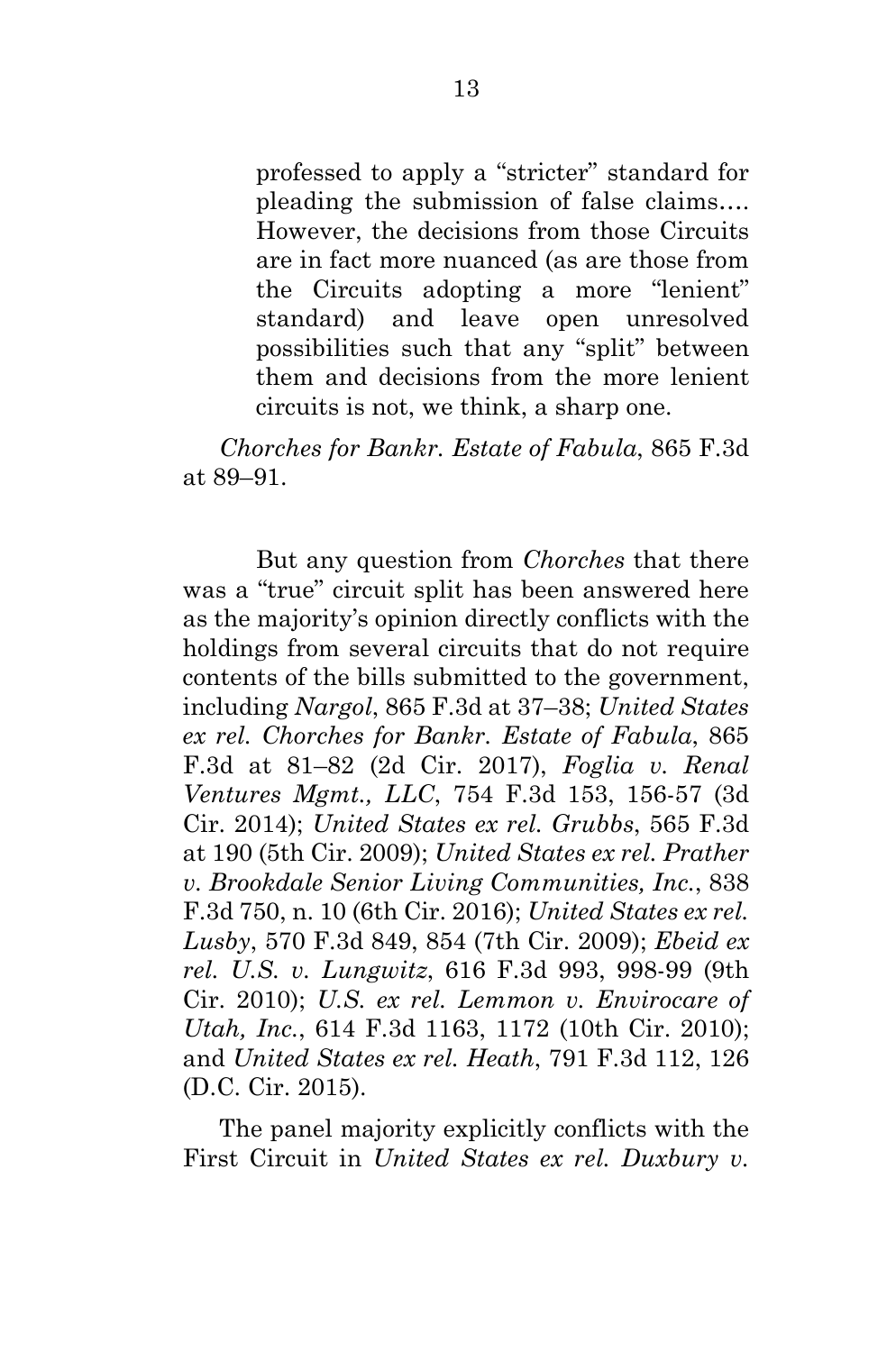*Ortho Biotech Prods., L.P.*, 579 F.3d 13, 29 (1st Cir. 2009) holding that a relator could satisfy Rule 9(b) by providing statistical evidence to strengthen the inference of fraud without providing the details as to each false claim. Relators here provided statistical evidence demonstrating massive increases in breathing treatments with a corresponding decrease in total number of patients, a fact ignored by the panel majority. And it also conflicts with *Nargol* where the First Circuit considered whether the alleged scheme makes "little sense" without claims being submitted to the government. *Nargol*, 865 F.3d at 40. The panel majority here made no such analysis – even though the schemes make no sense absent the claims made to Medicare.

The panel majority here also explicitly conflicts with the Second Circuit in *Chorches for Bankr. Estate of Fabula*, 865 F.3d at 81–82, where it noted that allegations may be based on information and belief when facts are peculiarly within the opposing party's knowledge, especially where the relator has sufficient data to justify interposing an allegation on the subject. The Second Circuit found it compelling that the relator was explicitly informed by supervisors that the conduct in question was done for Medicare reimbursement purposes, as well as allegations that these supervisors expressly asked for certain conduct for Medicare reimbursement purposes. Id. at 84–86. Here, the panel majority ignored that Relators were explicitly informed by their supervisors that the changes were being made for billing and cost reporting purposes and that they were instructed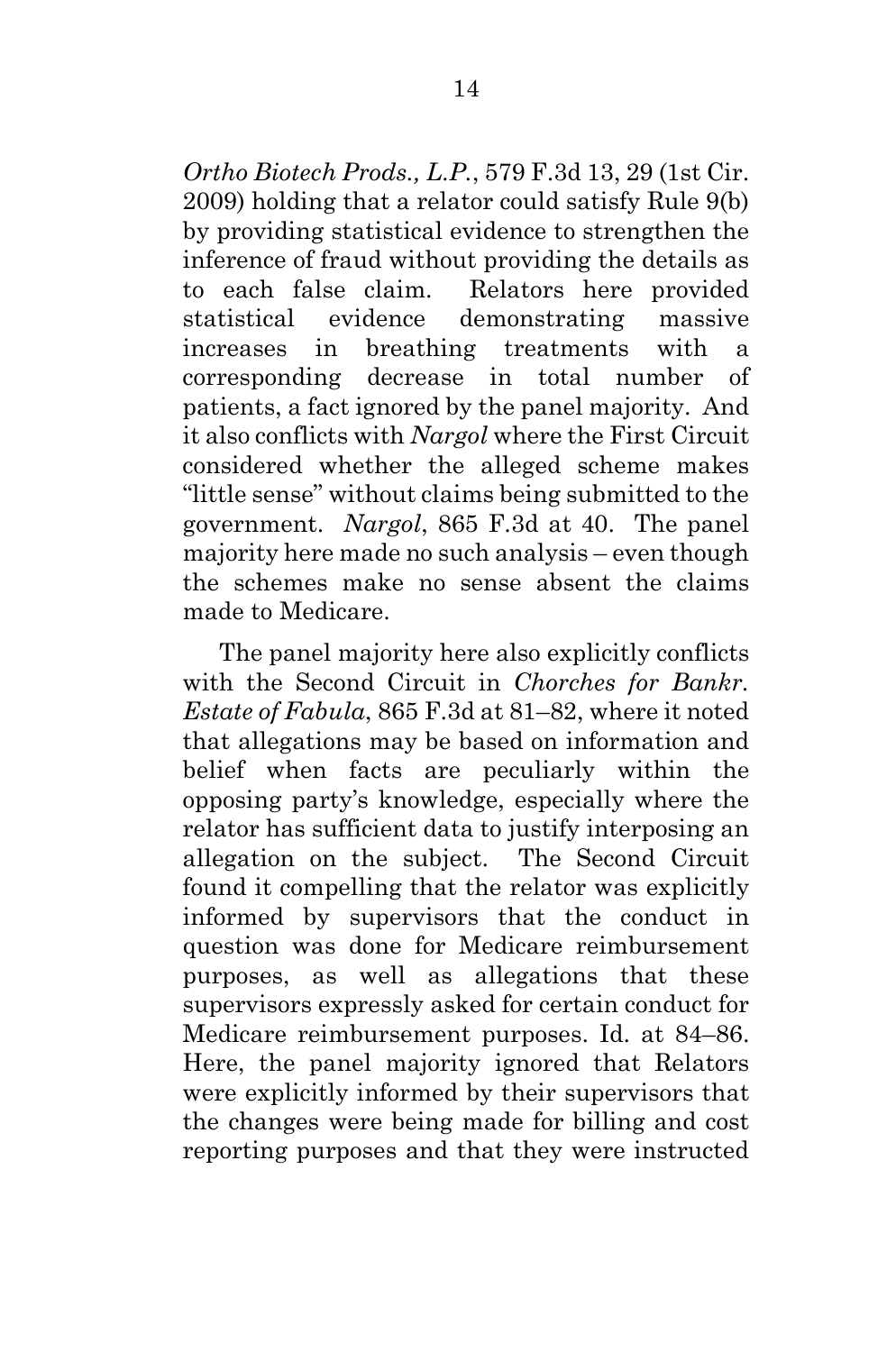to perform certain tasks for this express Medicare purpose.

The panel majority here explicitly conflicts with the Seventh Circuit in *Lusby*, 570 F.3d at 854, where it held that a relator need not produce, or have ever seen, the actual claims for payment that were fraudulent. The Seventh Circuit held that pleading fraud is not the same as proving fraud, indeed, the complaint may turn up to be wrong and there may be a defense available to the defendant. *Id*. The panel majority here held instead that Relators needed to essentially have proven fraud to survive the 9(b) motion to dismiss, and needed to have seen the claims for payment in order to proceed.

In this case the Eighth Circuit has broadened the split amongst the circuits because it has retreated from its own holding in *United States ex rel. Thayer v. Planned Parenthood of the Heartland*, 765 F.3d 914, 917-18 (8th Cir. 2014) by finding that because "most importantly" the petition here did not plead personal knowledge regarding "whether a claim was actually submitted" for any particular patient, it should be dismissed. (Appendix p. 8a-9a). The majority relied on the fact that Relators were paramedics and EMTs providing the care to the patients, not billing them directly, and they "did not have access to the billing department" at CCMH. (Appendix p. 10a-11a). The majority held that being told that the changes to the breathing treatments were done for billing and cost reimbursement purposes showed only that "the possibility that CCMH submitted claims," but could not "lead to a strong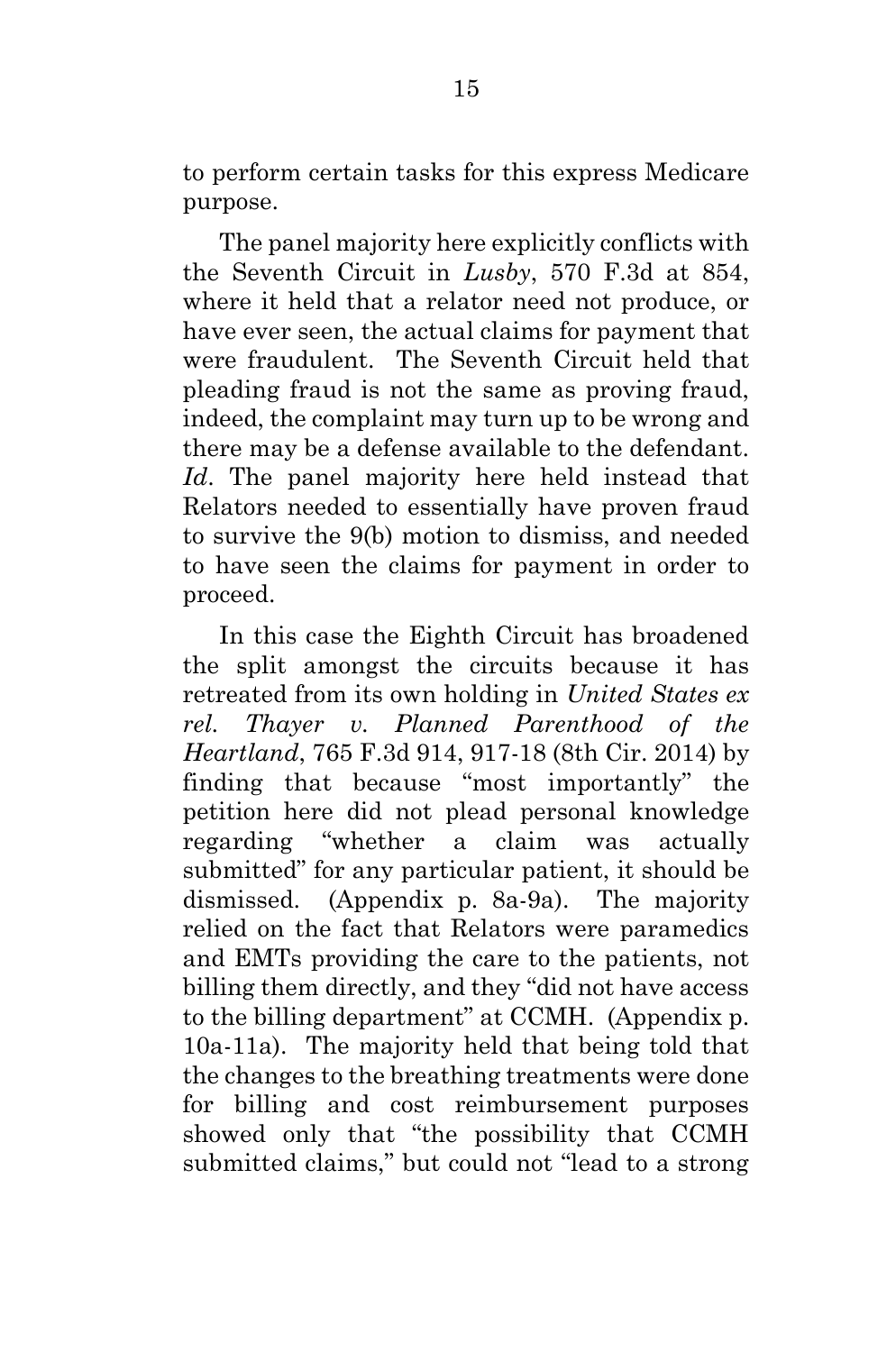inference that claims were actually submitted" absent Relators personally viewing the bills that were sent to Medicare. (Appendix p. 9a-10a). The majority further found that there was a failure to connect individual false records or statements made to the government, despite the elaborate pleading of how critical access hospital and breathing treatment billing to Medicare works. (Appendix p. 9a-10a).

Judge Beam strongly dissented from the other two judges on the Eighth Circuit panel, stating,

> [T]he majority opinion and the district court essentially require that the relators here witness the Medicare forms being submitted in order to get past the pleading stage in this case. If that were the case, only someone with access to the hospital's internal accounting records could successfully bring a qui tam action in this situation. Indeed, as relators point out, the accounting records became unaccessible to employees and the public once Bill Bruce because CEO (and incidentally, the HR manager) of the hospital. Bruce and the hospital can thus effectively eliminate any civil liability for false claims by eliminating access to financial information.

(Appendix p. 25a, Beam, J. dissenting).

Judge Beam went on to flag the misguided longterm outcome of the panel's opinion: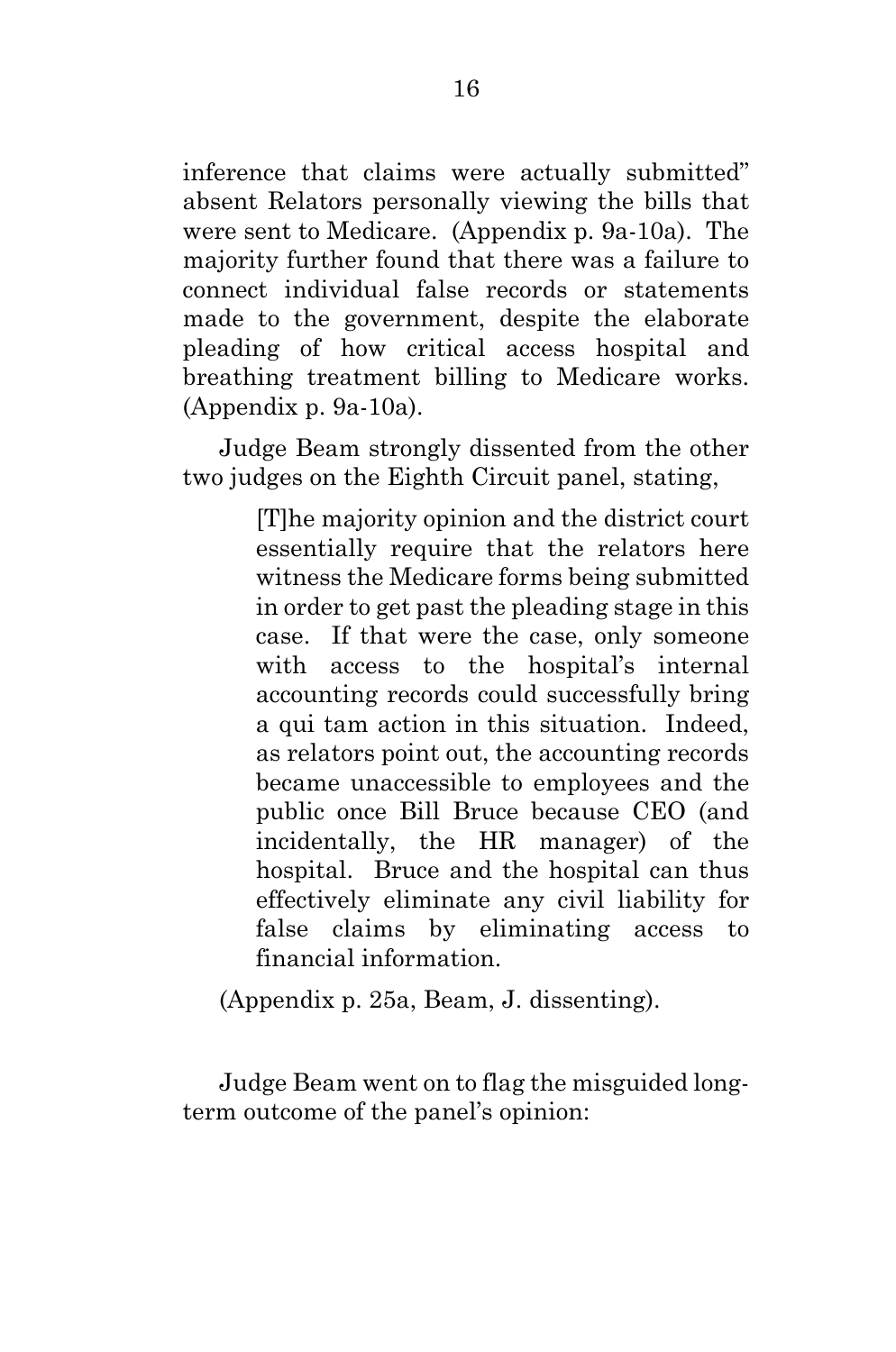In short, the district court, and a majority of this court, essentially hold that short of the relators committing criminal activity by illegally accessing the hospital's billing records, they cannot successfully plead a false claims act case of Medicare billing fraud. This should not be the state of the law, especially as here []when the opposing party is the only practical source for discovering the specific facts supporting a pleader's conclusion.[]

(Appendix, p. 25a, Beam, J. dissenting)(internal citations omitted).

Thus, certiorari is necessary to resolve the circuit split and make it clear that the FCA should not be read to be impossible to enforce by anyone other than the billing department employee who sends the final bill or cost report.

<span id="page-23-0"></span>**II. THE HOSPITAL EMPLOYEES' INVESTIGATORY ACTIVITIES AND INTERNAL COMPLAINTS ABOUT THE FACTS THAT ULTIMATELY LED TO THEIR LAWSUIT BROUGHT UNDER THE FALSE CLAIMS ACT SHOULD CONSTITUTE PROTECTED ACTIVITY UNDER THE ACT.**

Relying on its own precedent in *Schuhardt v. Wash. Univ.*, 390 F.3d 563 (8th Cir. 2004), the Eighth Circuit determined that Relators here could not demonstrate they engaged in protected activity despite complaining to supervisors,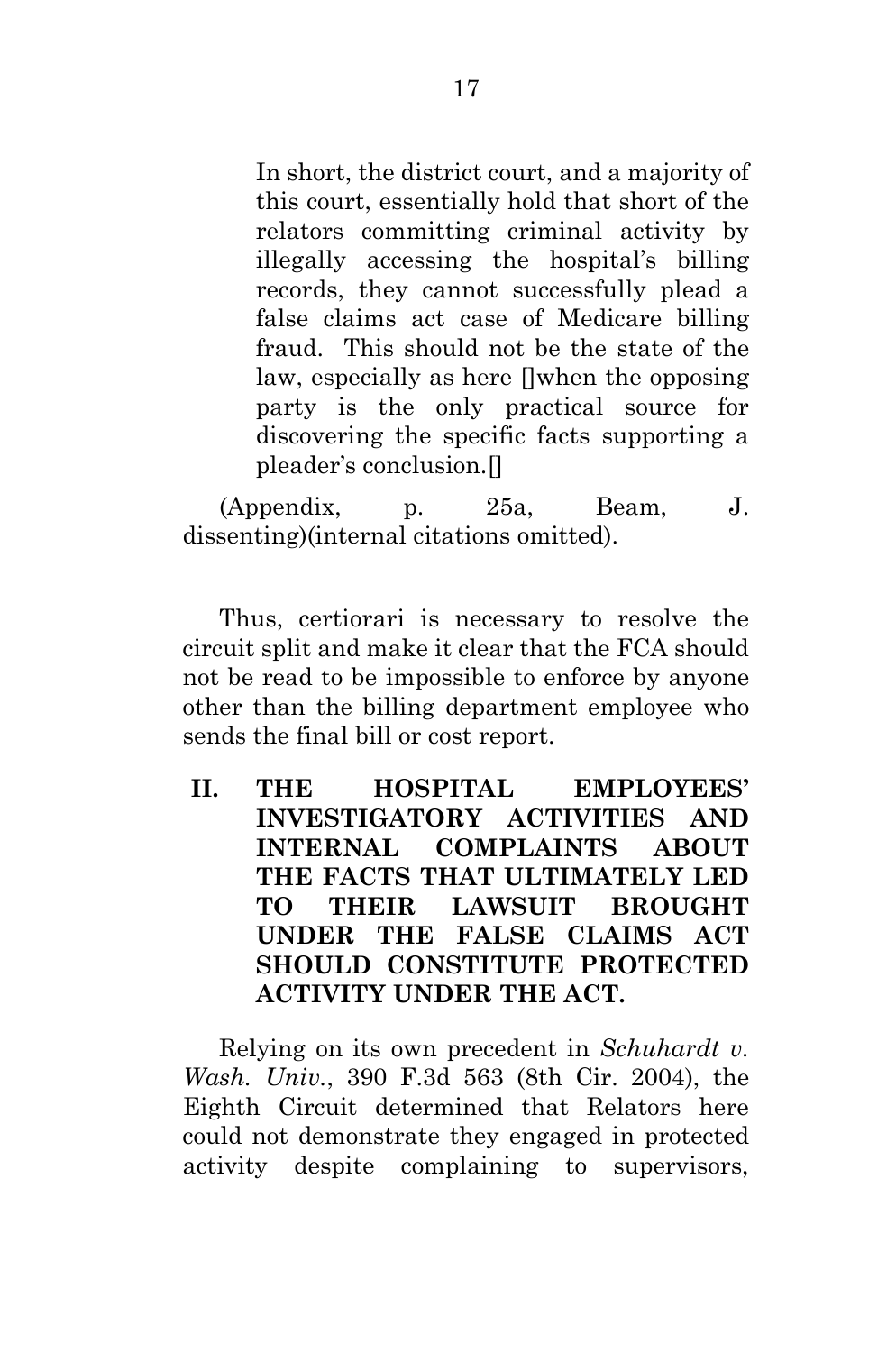reporting misconduct to state licensing boards, and making a report to the police, because they did not allege "fraud" to their supervisors at work and did not tell them about the qui tam action. Thus, the Eighth Circuit requires employees to explicitly threaten a qui tam complaint, otherwise the retaliation claim cannot proceed to a fact-finder.

This decision is in direct conflict with the other circuits, including the Sixth Circuit in *United States ex rel. McKenzie v. BellSouth Telcomms.*, 123 F.3d 935, 944 (6th Cir. 1997) (Relator does not have to be investigating her own qui tam case to prevent summary judgment on a retaliation claim); the DC Circuit in *United States ex rel. Yesudian v. Howard University*, 153 F.3d 731, 739- 40. (DC Cir. 1998) (Relator need not have developed a winning qui tam action before he is retaliated against, because the FCA doesn't "suggest that the employee must already have discovered a completed case" because Congress intends to protect employees while they are collecting information about possible fraud before they have put all the pieces together); and the Tenth Circuit in *United States ex rel. Reed v. Keypoint Gov't Sols.*, 923 F.3d 729, 765-66 (10th Cir. 2019) (The requirement to adequately plead notice of protected activity necessarily is expanded to include notice that the Relators are not pursuing a False Claims Act Claim, but instead are trying to stop the violations themselves.)

The Eighth Circuit's refusal to protect whistleblowers unless rigid lines are met, i.e., unless the perpetrator knows the whistleblower is contemplating a FCA complaint explicitly, also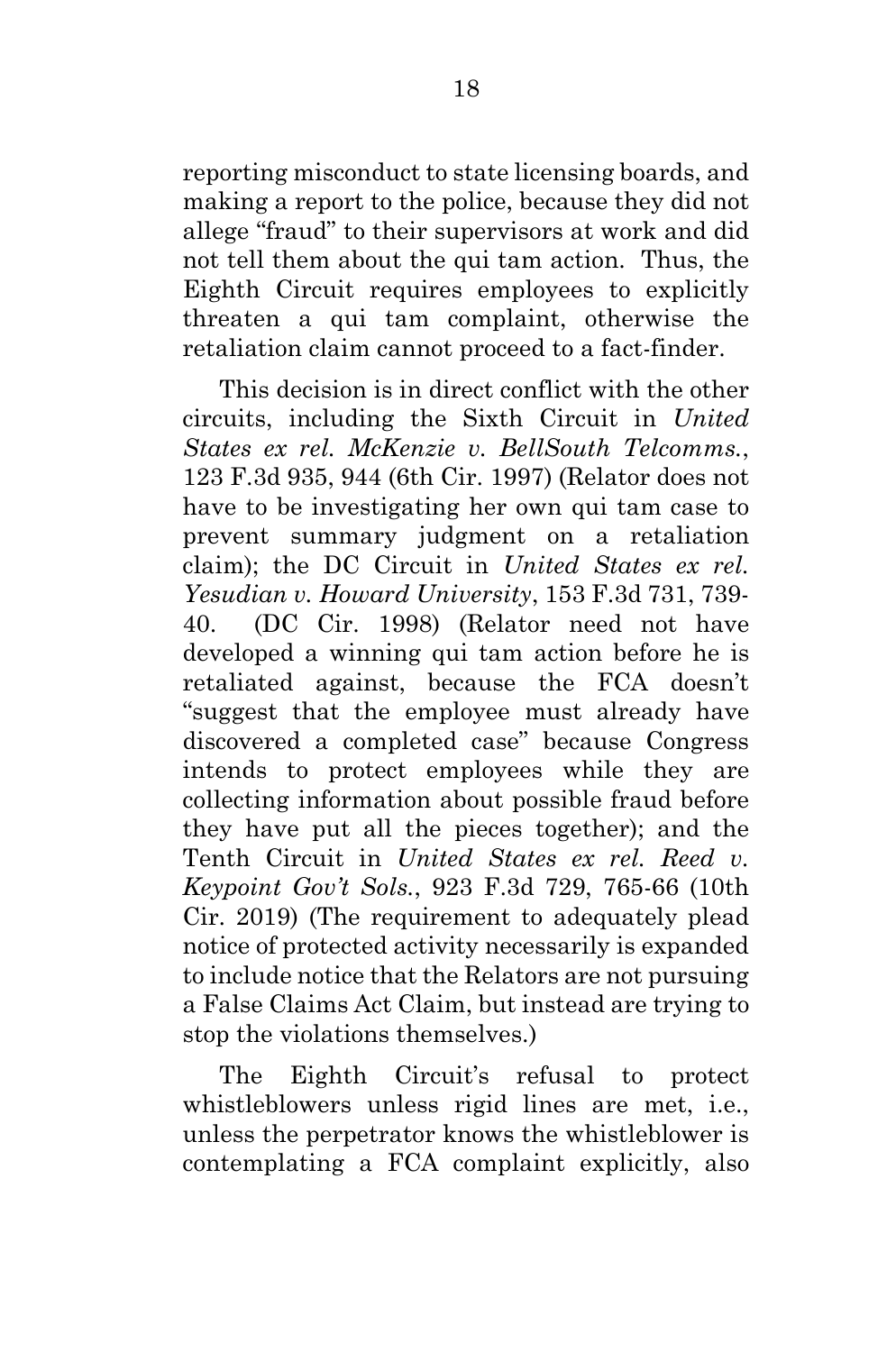puts it in direct conflict with the Second Circuit *in Chorches for Bankr. Estate of Fabula*, 865 F.3d at 97–98, which held that the 2009 FCA amendment broadened the universe of protected conduct by protecting those who actually file a qui tam action, those who plan to file a qui tam case, those who blow the whistle internally or externally without the filing of a case, and those who do nothing other than refuse to participate in the wrongdoing. *Id.* at 97-98. To hold otherwise like the Eighth Circuit has done here draws an arbitrary boundary between relators that makes no rational sense. The Second Circuit recognizes that this type of linedrawing encourages "the adoption of opaque or burdensome reporting mechanisms that would help FCA violators avoid liability." Id. at 98. No such line-drawing should be occurring amongst relators throughout the different circuits.

Petitioners Strubbe and Trader<sup>[1](#page-25-0)</sup> submit that Eighth Circuit is on the wrong side of this split, ignoring the realities of the workplace and allowing employers to protect themselves from meritorious fraud allegations by firing whistleblowers, and as such Supreme Court intervention is warranted. *See, e.g.,* M*ikes v. Strauss,* 889 F. Supp. 746, 753 (S.D.N.Y. 1995) (Noting that to insist upon an express or even an implied threat of a qui tam action imposes a requirement which is wholly unrealistic in an employment context.)

<span id="page-25-0"></span><sup>1</sup> Petitioner Christie does not request review of the dismissal of his retaliation claim.